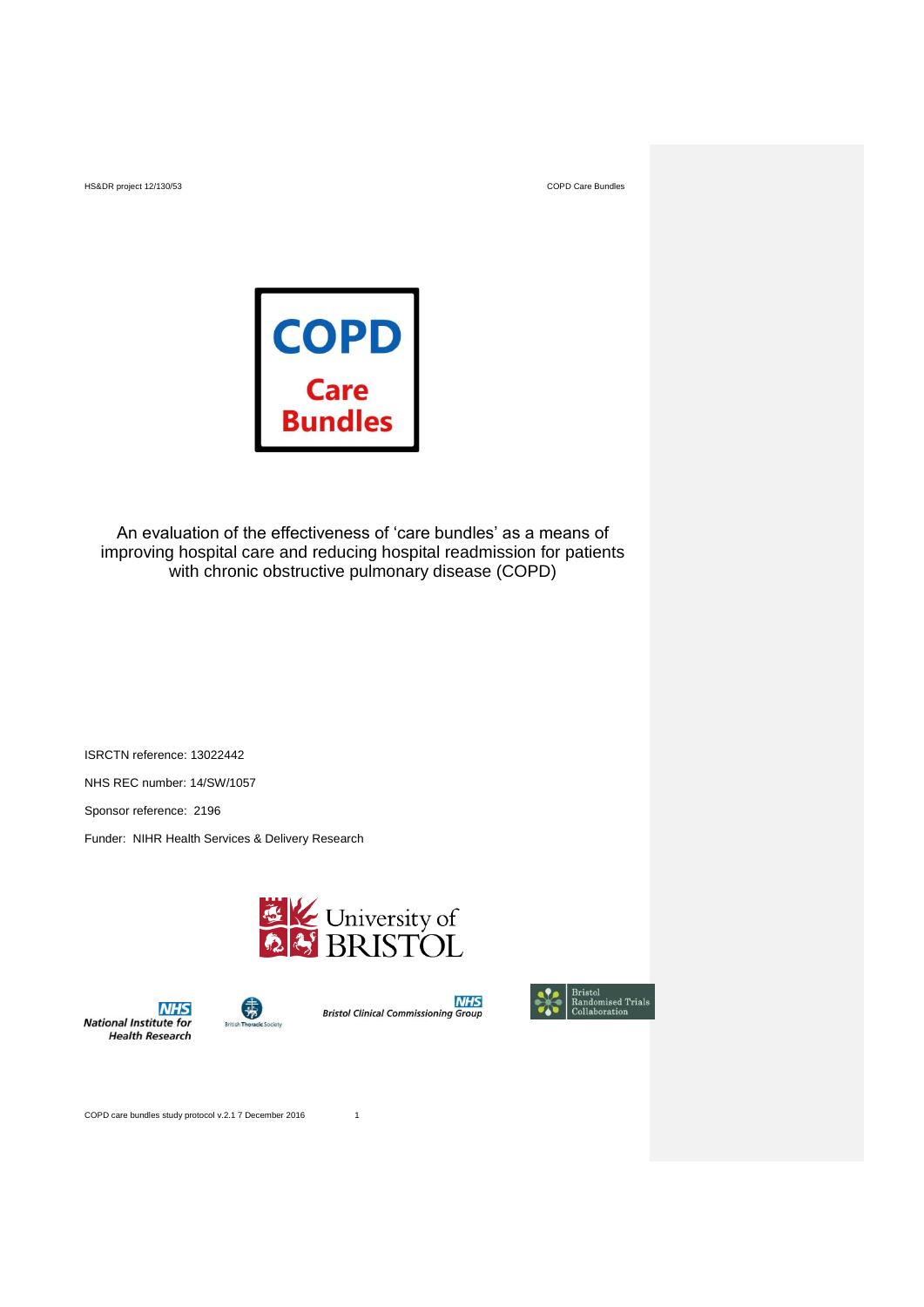# **1 TITLE**

# **1.1 Full title**

An evaluation of the effectiveness of 'care bundles' as a means of improving hospital care and reducing hospital readmission for patients with chronic obstructive pulmonary disease (COPD)

# **1.2 Short title**

Admission and discharge care bundles for COPD

# **2 SUMMARIES OF RESEARCH**

# **2.1 Lay summary**

Avoiding unnecessary use of emergency hospital services is one of the biggest challenges currently facing the National Health Service (NHS). Many initiatives have already been set up to try to tackle the problem and yet the number of people admitted to hospital at short notice continues to rise. Chronic obstructive pulmonary disease (COPD) is the name for a collection of long -term conditions that affect the lungs. It is one of the most common respiratory diseases in the United Kingdom and accounts for 10% of hospital admissions each year. Nearly a third of these patients are re-admitted to hospital within 28 days of discharge.

We think that use of COPD care bundles could play a key role in resolving the issue of unplanned admissions. Care bundles are a way of ensuring that staff are able to provide a co-ordinated package of care to patients with COPD at the point that they arrive at or are sent home from hospital. Although several small studies have suggested that care bundles lead to better care for patients with COPD, a larger national study is needed if we are to show that these findings are reliable. This application outlines a way in which we could measure the effect of introducing COPD bundles as part of routine hospital care at both patient and organisational levels.

Most of the information needed for this study is easy to obtain because it is routinely collected by hospitals in the course of their own management activity. Some of the data needed will relate to individual patients or specific members of staff but these can be collected and recorded in a way which does not contain any personal details and maintains confidentiality.

The proposed study will include up to 20 hospital trusts in England and Wales who have agreed to deliver the COPD care bundles and another group of up to 20 hospital trusts who will not be delivering them. By comparing how many patients are admitted to, discharged from and readmitted to each type of hospital over time, and what happens to patients during and after their stay, we will be able to assess how successful COPD care bundles are. More specifically, we will look at:

- numbers of patients admitted with COPD
- number of COPD patients seen and discharged from hospital
- number of deaths of COPD patients while in hospital
- number of days spent in hospital by patients with COPD
- proportion of patients with COPD who are readmitted
- levels of satisfaction in patients with COPD
- how patients with COPD are managed in hospital
- how much it costs to care for a patient with COPD in hospital

Our multi-disciplinary team is well placed to carry out this study as it includes individuals with a wide range of academic, clinical and management expertise who have a proven reputation in delivering high quality research. We are committed to carrying out work which responds to the needs of clinicians, managers, patients and carers and which can, in turn, offer a chance for real service improvement within the NHS. Since the care bundles are being rolled out across the NHS, this presents a timely opportunity to evaluate their success. The results of this study could reduce the need for patients with COPD to re-attend hospital, offer healthcare professionals clearer guidance on COPD management and reduce costs by reducing avoidable hospital admissions.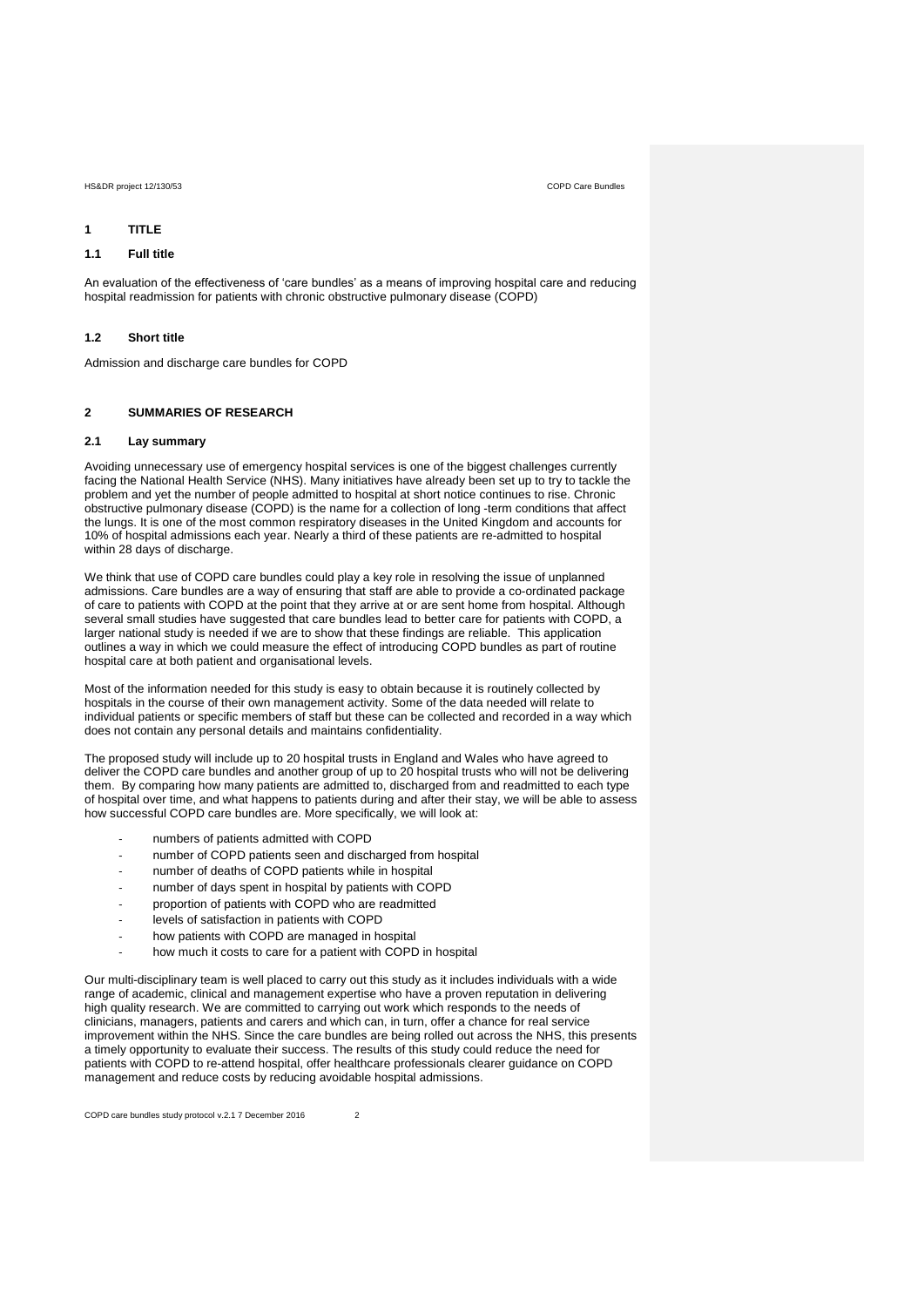# **2.2 Expert summary**

This research seeks to evaluate the effectiveness of care bundles (i.e. a co-ordinated package of care) as a means of improving hospital care and reducing readmissions for patients with chronic obstructive pulmonary disease (COPD). It is designed as a controlled before-and-after study with nested case studies. The chosen study population will be people admitted to hospital with a primary cause of acute exacerbation of COPD or AECOPD. The intervention under consideration is the delivery of care bundles at the point of admission and discharge. Acute trusts chosen as comparator sites will deliver usual care for patients admitted with AECOPD.

The study will compare trust level aggregated statistics between ≤20 hospital trusts who will deliver the care bundle intervention and a broadly comparable group of ≤20 hospital trusts who will not be delivering the care bundle intervention during the study period (**Level 1**). From this initial group, a sample of 8 implementation sites will be identified, paired with 8 comparator sites, for more detailed quantitative study using routine data from hospital discharge datasets and also for follow-up of mortality (**Level 2**). Data will be collected on COPD admissions over the course of a 12-month period prior to, and following, the implementation of the care bundle intervention, ensuring that data are collected during the same 'before' and 'after' period for paired implementation and comparator sites. In addition, a purposeful sample of up to 4 implementation sites and at least 2 comparator sites will be selected as case studies for in-depth investigation, using a mixture of qualitative methods (**Level 3**). Implementation sites will be purposively over-sampled in order to reflect the variation of care bundle implementation across sites.

A range of outcomes will be measured including:

### **primary outcome**

COPD readmission rates at 28 days

### **secondary outcomes**

hospital utilisation

- total number of COPD admissions
- length of stay for patients with COPD
- total bed days for COPD admissions
- COPD readmission rates at 90 days
- overall readmission rates at 28 days

# patient outcomes

- in-hospital mortality
- mortality at 90 days
- patient and carer experience

# care bundle delivery and resource use

- total number of patients for whom COPD care bundle used
- compliance with delivery of COPD care bundles
- time taken to deliver COPD care bundles
- costs and cost-effectiveness of in-patient care

In Level 3 sites, the implementation case studies will examine in detail the context and process of delivery of the COPD care bundles, along with patient, carer and staff experiences of receiving and delivering the care bundles. The qualitative methods used will be: observations of admissions and discharge; interviews with patients, carers and staff in hospital and community settings; and analysis of relevant documents (e.g. clinical protocols, local guidelines and policies). The same methods will be used in the comparator sites, including: observations of admission and discharge care for patients with COPD; interviews with patients, carers and staff; and analysis of documents. Patients from both implementation and comparator case study sites will be followed-up for a 30-90 day period post-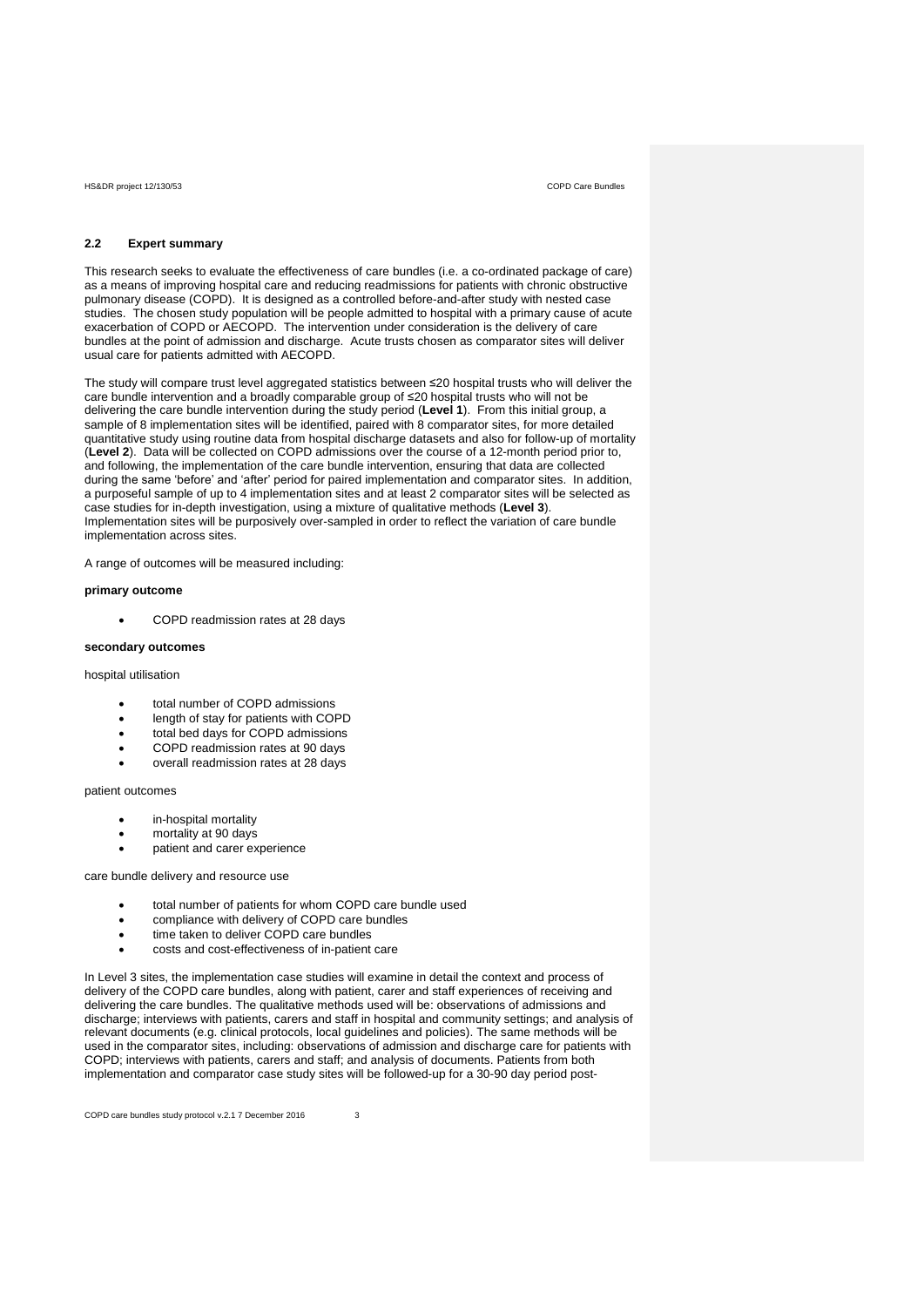discharge using face-to-face and telephone interviews to examine patient and carer experiences of post-discharge care and use of services. Community/social care staff involved with these patients will also be interviewed (face-to-face or by telephone) during this period, to examine perspectives on the role and value of care bundles, the impact on post discharge care and experiences of providing care for patients with COPD in the community.

Analysis of the quantitative data will estimate the difference in change in outcome between implementation and comparator sites before and after introduction of the COPD care bundle intervention. Within the case studies, qualitative data from multiple sources will be analysed using a range of approaches, to provide detailed description of the context and processes of care, and elucidate and explain the decision-making processes, and interactions between staff, patients and carers, that impact the delivery of care at admission and during and after discharge. Economic analysis will estimate the incremental NHS secondary care costs per patient in the care bundles trusts/periods compared to the comparator trusts/periods. Cost-effectiveness (cost per additional survivor at 90 days) of the care bundles and their probabilistic uncertainty will be described using cost-effectiveness acceptability curves, based on bootstrapped re-sampling of the observed cost and outcomes data. Sensitivity analyses will be performed where appropriate.

This research will provide independent evidence of the impact of COPD care bundles on care during and after hospital admission and future readmissions. It will also indicate how a co-ordinated care package might improve quality of care, equity of access, patient and carer experience and service delivery for COPD patients within the acute setting, taking into account cost implications and implementation challenges.

# **3 INTRODUCTION**

# **3.1 Background**

This research aims to evaluate the impact of admission and discharge care bundles for patients admitted to hospital with chronic obstructive pulmonary disease (COPD). COPD is the name for a collection of long-term conditions that affect the lungs, including chronic bronchitis, emphysema and chronic obstructive airways disease. People with COPD have trouble breathing in and out, due to longterm damage to the lungs, usually because of smoking. COPD usually affects people over the age of 35, although most diagnoses occur in people in their fifties.

COPD is one of the most common respiratory diseases in the United Kingdom (UK). It is estimated that the prevalence of COPD in the UK is over 3 million, of which only about 900,000 have been diagnosed. It accounts for 10% of hospital medical admissions (over 90,000 annually) in the UK *(Health and Social Care Information Centre; 2012).* The majority of people with COPD also have other medical problems, most commonly ischaemic heart disease which occurs in 25% of patients *(RCP; London, 2008).* Many people discharged from hospital after an acute exacerbation of chronic obstructive pulmonary disease (AECOPD) have depression (64%) and anxiety (40%) with over 80% having at least one other condition such as coronary heart disease. This multi-morbidity means that managing their healthcare needs is challenging (*Barnett; Lancet 2012, Gruffyd-Jones, Primary Care Respy Journal 2007*). What is more, in many patients, co-morbidities such as heart failure go unrecognised (Rutten*; Eur Heart Journal 2005*).Nearly a third of these patients are re-admitted to hospital within 28 days of discharge and this proportion is rising following a 2% increase (to 33%) in the readmission rate from 2003 to 2008 (*Price; Thorax 2006, RCP; London 2008*). Mortality rates in hospital have changed little over the same time period (7.5% in 2003 and 7.7% in 2008).

There is considerable pressure on managers and clinicians in the NHS to reduce emergency hospital admissions. Emergency admissions to hospital for long-term conditions, including COPD, are included in the NHS Outcomes Framework and are the subject of initiatives to reduce emergency admissions such as the NHS Ambulatory Emergency Care Directory for Adults *(NHSI, Coventry 2010).* This document suggests that COPD admissions could be reduced by 10-30% if evidence based care is implemented. COPD is the second most common cause of emergency admission to hospital and the fifth largest cause of readmission, costing the NHS an estimated £491 million per year. The number of admissions has increased by 50% in the last decade and accounts for one million bed days per annum. It is probable therefore that this issue will remain a challenge for the NHS for the foreseeable future.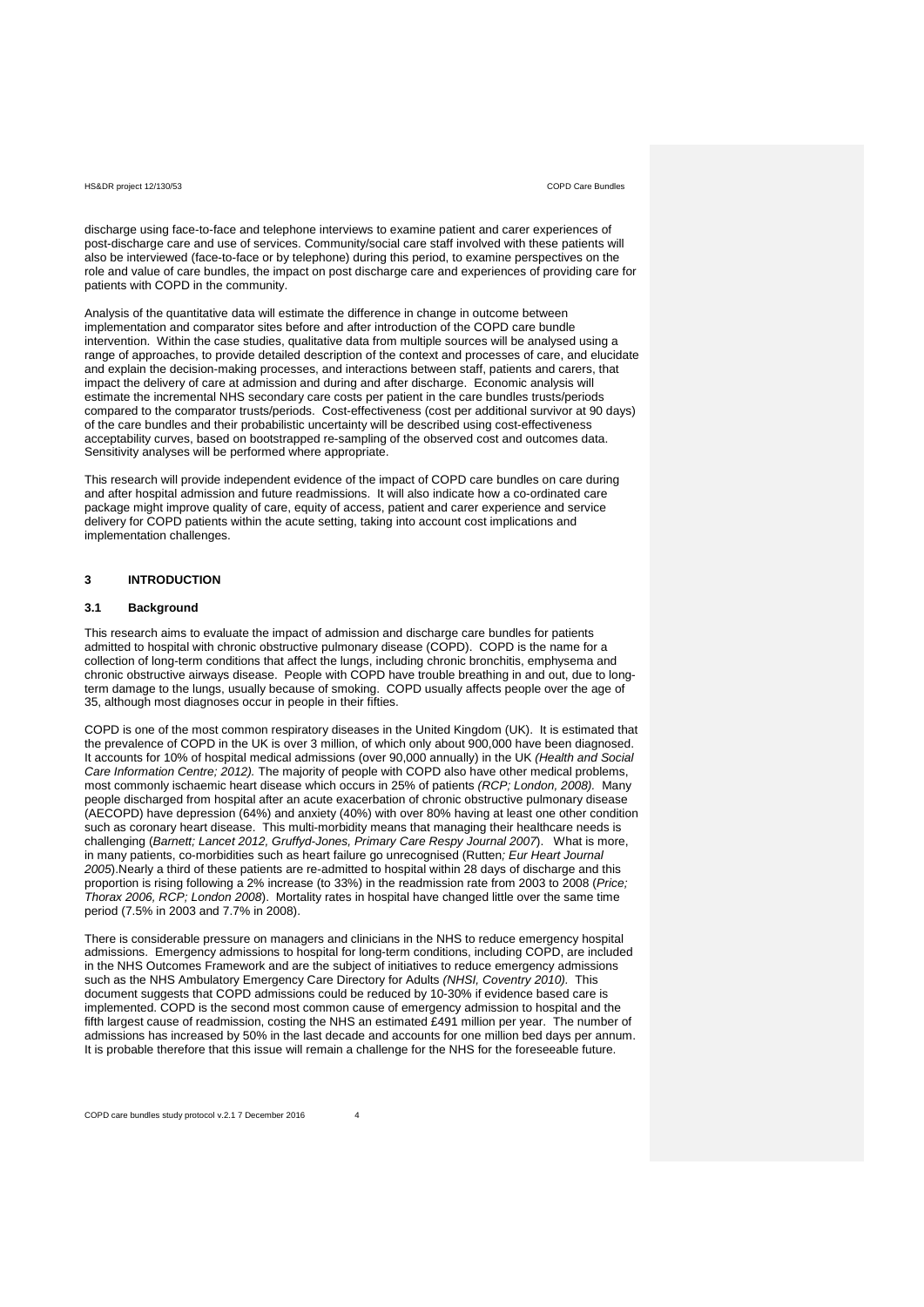A Royal College of Physicians Audit conducted in 2003 found that on average patients spend 8.7 days in hospital during an admission for COPD. There was wide variation observed in all outcomes between hospitals. In particular the inter-quartile range for mortality was 9-21%. *(Chronic Obstructive Pulmonary Disease; National Clinical Guideline Centre 2010)*. A significant element of this variability is explained by access to expert care, as length of stay and mortality was reduced in units with more respiratory specialists *(Price; Thorax 2006)*. There are evidence-based interventions which have been demonstrated to improve outcomes for patients admitted with COPD but provision of these interventions varies considerably across acute NHS units *(RCP; London 2008)*. There is, therefore, an opportunity to improve outcomes for patients by ensuring care is consistently provided to a high standard.

# **3.2 Development of care bundles for COPD**

Admission and discharge care bundles for COPD have been developed by the British Thoracic Society (BTS) in association with NHS Improvement (NHSI). Care bundles are being implemented in health care as a way of focusing improvement efforts on a defined set of factors and actions which contribute to achievement of a clearly specified aim. Care bundles are a simple way of focusing improvement efforts on a set of actions which contribute to achievement of a clearly specified aim. Improvement theory suggests that care bundles allow clinical teams to focus their efforts on a small number of measurable strategies aimed at improving specified outcomes *(BTS/NHSI; 2012*). Protocol-based care also enables staff to quickly see what action should be taken, when and by whom. They allow practice to be standardised and reduce variation in the treatment of patients. They are also an important tool in improving the quality of care, as variance from the agreed care pathway can be measured easily allowing systemic factors that inhibit provision of best care to be identified. Previous NHSI Lung studies have included care bundles for asthma and a community acquired pneumonia care bundle is also being implemented. However, apart from some evidence from the United States and from a couple of pilot studies in the UK, the impact of care bundles on processes and outcomes of care is unknown.

There is some evidence from single pilot sites in the UK that the implementation of in-patient care pathways or bundles can improve clinical outcomes such as mortality, hospital readmission rates and hospital length of stay (*Robb E; BMJ 2010*). Hopkinson and colleagues have shown a downward trend in 30-day readmissions in patients with COPD in whom a bundle approach to discharge was applied *(Hopkinson; Thorax 2011)*. A more recent study of a comprehensive care management program in a different patient group (out-patients with COPD) conducted in the Veteran's Administration system in the USA was stopped when an excess of deaths was observed in the intervention group. *(Fan V; Annals of Int Med 2012)* The cause of the excess mortality could not be determined. Considerable caution was exercised when deciding on the key elements of the COPD discharge bundle in view of this finding. However, a subsequent systematic review and meta-analysis including the Fan et al study did not identify any increased mortality for self-management interventions in COPD. (*Jolly K, University of Birmingham, personal communication July 2014*)

The content of the COPD care bundles is based on interpretation of published evidence of interventions that improve patient outcomes (see Box 1 and 2, page 12). It was felt that a single care bundle could not encompass the range of measures required. Therefore, two sets of care bundles were derived: one to be completed at the point of hospital admission (admissions care bundle), aimed at reducing inhospital mortality for COPD and reducing length of stay, and a bundle to be completed before discharge from hospital (discharge care bundle) aimed at reducing re-admissions. Together, these comprise 10 evidence based actions, which when competed in full, aim to lead to an improvement in the overall care of patients admitted to hospital with an acute exacerbation of chronic obstructive pulmonary disorder (AECOPD). The study also includes a programme of education and training in quality improvement and implementation to facilitate the roll-out of the bundles in each trust. A team from each participating trusts will be supported to implement the care bundles and to gather data to support evaluation of the bundles. Senior management support for the programme has been secured at each trust.

Following completion of this study, the following benefits for participating trusts are anticipated:

- shorter length of stay and reduced mortality / readmission rates for patients with COPD
- improved care experience for patients admitted with COPD and their carers
- creation of a multi-disciplinary team confident in quality improvement methodologies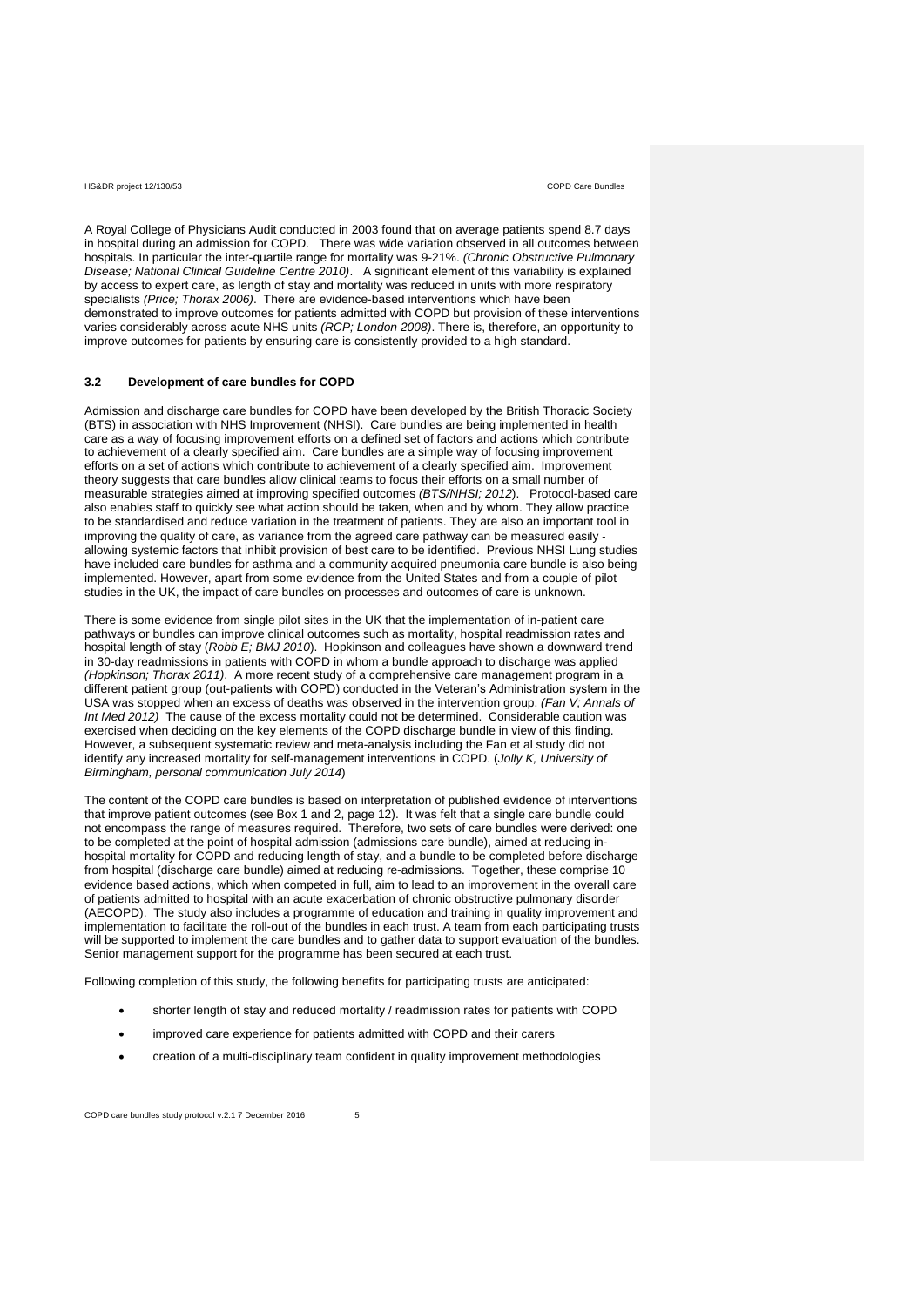# *COPD admission care bundle (see Box 1, page 13)*

It is vital that the care provided to people admitted with an acute respiratory illness is co-ordinated and delivered in a timely way. The COPD admission care bundle is designed to facilitate this. The first step is to ensure that a correct diagnosis of AECOPD is established as soon as possible at the point of hospital admission. 1) The diagnostic process, which begins with a history and physical examination, should be supported by early availability of an ECG and chest x-ray. 2) Current guidelines suggest that patients should be placed on optimum medical therapy (controlled oxygen and nebulised therapy) for one hour and should then be assessed for whether non-invasive ventilation (NIV) is required. 3) The patients with highest mortality from COPD following hospital admission are those who are admitted in ventilatory failure, thus early recognition and an appropriate response to hypoxia and respiratory acidosis are critical *(O'Driscoll; Thorax 2008)*. 4) Correct prescription of medications (including nebulisers, steroids and antibiotics) is also necessary. 5) Finally, since results of the 2003 national COPD audit suggest that review by a respiratory specialist reduces in-hospital mortality *(Price; Thorax 2006),* and given that the majority of deaths occur within 72 hours of admission, all patients admitted with an acute exacerbation of COPD will be seen by a member of the respiratory team within 24 hours of admission. This could be a specialist nurse or physiotherapist, specialist registrar or consultant.

# *COPD discharge care bundle (see Box 2, page 13)*

It is also vitally important the care provided to patients at discharge from hospital is well organised and delivered efficiently. Structured discharge planning is one intervention that has been shown to reduce further hospital admissions (*Purdy; King's Fund 2010*). The BTS COPD discharge bundle aims to ensure that patients have been assessed appropriately prior to discharge, are confident in the use of their medications and have ready access to advice and assistance should they deteriorate following discharge from hospital. The discharge bundle includes: 1) Assessment of respiratory medications and inhaler technique prior to discharge. 2) A written plan for how to manage a further acute exacerbation of their COPD and a discharge pack of "emergency" drugs prior to discharge. 3) Assessment of smoking status is undertaken by assessing willingness to quit and for those patients indicating a wish for further assistance, referral to a stop smoking programme will be undertaken. 4) All patients will be assessed for suitability for pulmonary rehabilitation prior to discharge. 5) Both stopping smoking and early pulmonary rehabilitation have been shown to reduce future hospital admissions (*NICE; London 2010*). Finally, community follow-up will be organised within two weeks of discharge from hospital.

This research provides the opportunity to evaluate in-patient care bundles for one common condition in acute hospital trusts across England and Wales. The primary outcome to be measured will be COPD readmission rates at 28 days post-discharge with secondary outcomes to include mortality, length of stay, patient and carer experience, process and costs of care. The outputs will include detailed data on the outcomes, process and delivery of the care bundles which will inform the further implementation of the care bundles for COPD as well as the development and implementation of care bundles for other conditions. Collaboration with the BTS and NHSI means the study has its roots embedded in the NHS and the intervention is pragmatic and generalisable to sites beyond academic or tertiary care centres. The findings will feed directly into service delivery organisations and this will, in turn, ensure dissemination amongst clinicians and managers 'on the ground'. The research team's existing links with the British Lung Foundation will facilitate the sharing of information with patient and carer groups across the UK.

### **3.3 Evidence explaining why this research is needed now**

There is a move within the NHS to ensure that people with long-term conditions receive more coordinated care in the management of their health. However, there is little research evidence from the UK to support this approach to COPD care. In the USA and Spain, studies have examined integrated or coordinated care packages for COPD and these have been shown to reduce readmission rates *(Casas; ERJ 2006, Rice; AJRCCM 2010)*. The care bundles proposed are a method of co-ordinating care both within the hospital and, on discharge, across the in-patient-community interface. Individual components of the care bundles are supported by NICE guidance, with more recent evidence suggesting, but not proving, that self-management improves the overall management of exacerbations and clinical outcomes *(Taylor; BJGP 2012, Bischoff; BMJ 2012)*.

The value of care bundles as a way of co-ordinating and improving care has recently been shown across a number of long-term disease care pathways in a UK setting by Robb and colleagues *(Robb; BMJ 2010)* who observed a fall of 18.5 in the hospital standardised mortality rate for their institution following bundles implementation for patient care in 13 diagnoses. This study will add to the existing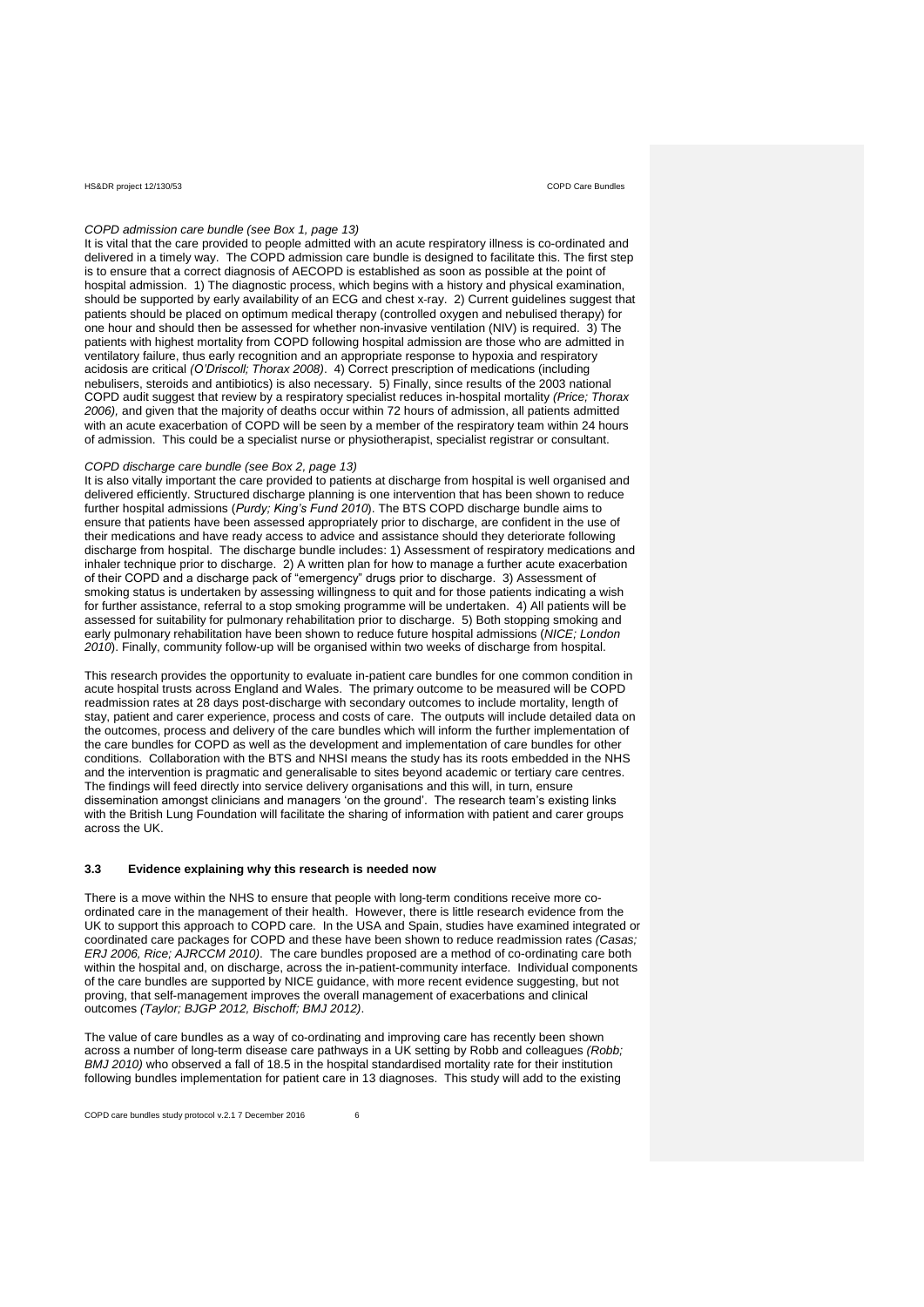evidence base on the introduction of clinical care bundles. There are a number of areas in which care bundles have been developed and evaluated including ventilator and central line care, sepsis prevention and management, induction of labour and anterior cruciate ligament repair. There is an increasing body of literature from organisations such as the Institute for Healthcare Improvement (IHI) and NHS Improvement work in this area as well as original literature describing implementation of these initiatives (*Resear; IHI 2012, NHS Improvement; Leicester 2011*).

Research into the implementation of care bundles in other clinical areas has identified the impact of 'secular trend' (rising improvements that would have happened anyway) and 'decline effects' (difficulty replicating promising results from other studies) (*Dixon-Woods; Implementation Science 2013*). Many interventions that attempt to improve practice fail to exceed the overall 'rising tide', and so have problems showing that they have added value. Both the national and local contexts can also impact implementation and this needs to be adequately captured in evaluations. Dixon-Woods et al. describe three types of characteristic response to the programme they studied - transformed, boosted and low impact. They also highlight that what happens in non-intervention settings often remains 'obscure'.

The introduction of a COPD discharge care bundle, very similar to the one proposed in this study, to one hospital, resulted in improvements in both the rate and process of delivery of the component interventions in addition to a non-significant reduction in 30-day readmissions. (*Hopkinson; Thorax 2011*). Delivery of a similar care bundle at another hospital resulted in a 26% reduction in readmission rates at one year follow-up (*Mann B; NICE Shared Learning Awards 2012*). Therefore, the evaluation of care bundles for COPD across a wider sample of hospital trusts within the NHS is very timely. The COPD care bundles were developed under the auspices of the British Thoracic Society and NHS Improvement in response to these early initiatives, with specialist input from individuals from nursing, physiotherapy, medical and quality improvement backgrounds. The package available to participating implementation trusts provides prompts on the main actions for clinicians but the instructions on how care is provided can be edited to allow adaption to local circumstances.

This research will provide independent evidence of the impact of COPD care bundles on hospital admissions and readmissions. It will also indicate how a co-ordinated care package might improve quality of care, equity of access, patient and carer experience and service delivery for COPD patients within the acute setting, taking into account cost implications and implementation challenges. The research will also explore potential enablers / inhibitors to the delivery of the COPD care bundles. Potentially, the research could also inform the development and delivery of care bundles for other health conditions.

# **4 JUSTIFICATION FOR STUDY DESIGN**

The COPD care bundles group components of care into clinical pathways, one aimed at newly-admitted patients and one at patients about to be discharged. Adherence to the admission or discharge care bundle therefore means that a patient's care at point of admission or discharge has been delivered according to a protocol and the use of the care-bundles provides a mechanism for co-ordinating efforts by enabling staff to identify completed and required actions.

The study is being conducted in partnership with the British Thoracic Society. The study will include a group of acute hospital trusts who have agreed to deliver the COPD care bundle intervention as well as a group of broadly comparable trusts who will not be delivering the intervention during the study period. The commitment by implementation trusts to delivering care bundles and the roll-out of the training programme has precluded delivery of a randomised controlled trial, therefore we have selected a controlled before-and-after study as the most robust study design to measure any association between care bundles and better costs and outcomes of AECOPD care. The study involves three different levels of data collection and analysis to build a comprehensive dataset which will evaluate the effectiveness, efficiency and acceptability of the care bundle package.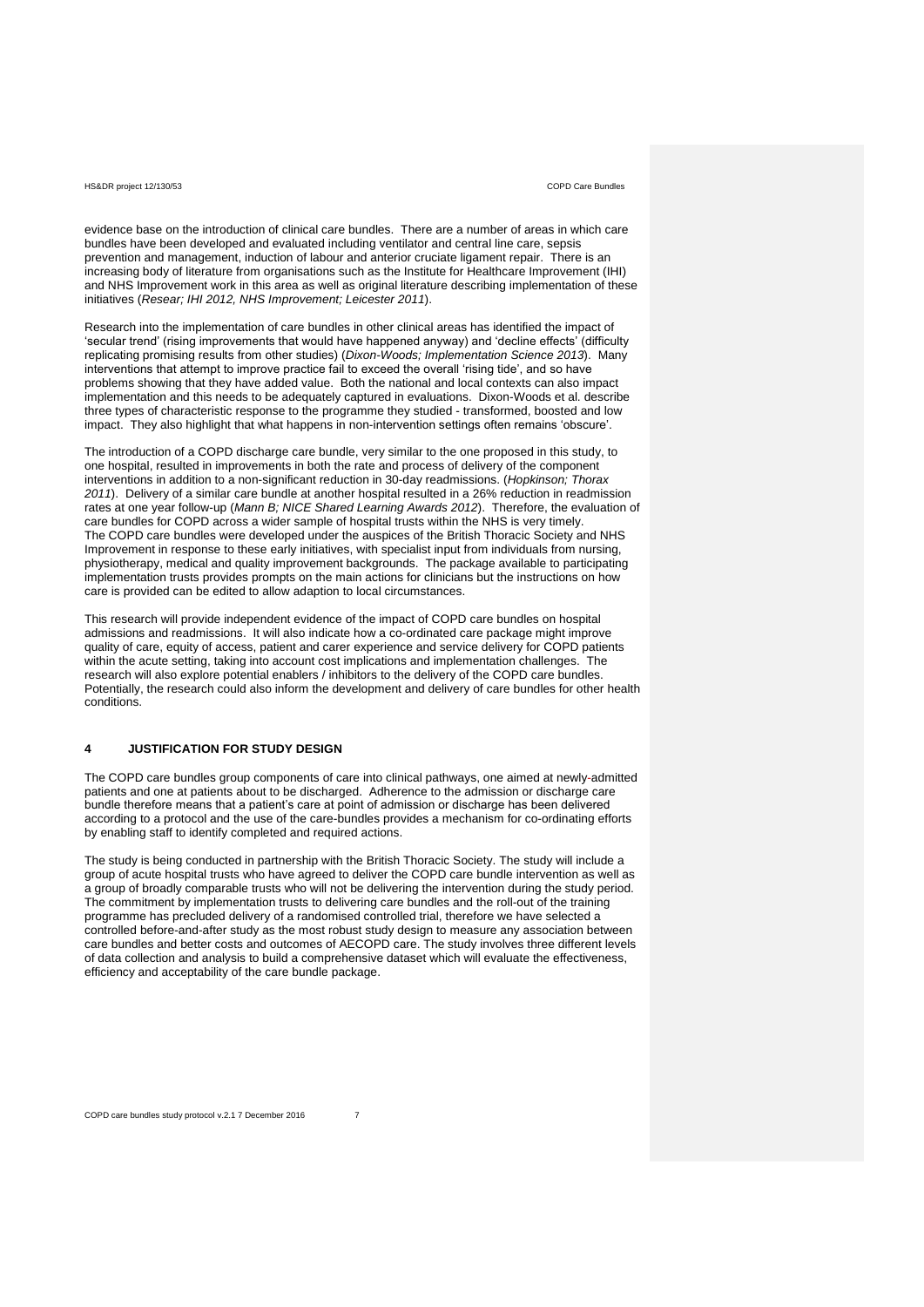# **5 STUDY AIMS AND OBJECTIVES**

# **5.1 Study aim and research question**

Aim: This research seeks to evaluate the effectiveness of care bundles (i.e. a co-ordinated package of care) compared to usual care as a means of improving hospital care and reducing readmissions for patients with exacerbated chronic obstructive pulmonary disease (COPD).

Research question: How do the COPD admission and discharge care bundles developed by the British Thoracic Society impact on outcomes for patients admitted with an acute exacerbation of COPD?

# **5.2 Study objectives**

The objectives of the research are:

- a) to determine the impact of implementing COPD care bundles on the proportion of patients re-admitted to hospital within 28 days of discharge (primary outcome)
- b) to assess the impact of COPD care bundles on in-hospital mortality, length of stay and total bed days
- c) to monitor readmission and mortality rates in the 90 days following discharge
- d) to compare resource utilisation, NHS secondary care costs and cost-effectiveness of care at implementation and comparator sites
- e) to assess the impact of COPD care bundles on patient and carer experience using qualitative data from case study sites
- f) to describe in detail the local context and process of COPD care bundle implementation across a range of case study sites, including information on the setting (location, relationship with other services), current practice/policies, workforce impact (training, workload, number and range of staff involved, skill-mix and expertise), clinician-patient decision-making at admission and discharge, post-discharge care and patient and carer experience
- g) to compare the process of care for patients receiving COPD care bundles with usual care for COPD, identifying enablers and inhibitors to the provision of best quality care, using quantitative and qualitative methods

# **6 RESEARCH PLANS / METHODS**

## **6.1 Design**

The research will use a controlled before-and-after design to compare the costs and outcomes of introducing care bundles with usual care for patients admitted to hospital with an acute exacerbation of COPD. The research will also include nested case studies. It will compare trust-level aggregated data between ≤20 acute trusts who deliver the COPD care bundles intervention (implementation sites) and a broadly comparable group of ≤20 acute trusts who do not deliver the COPD care bundles intervention (comparator sites).

From this initial group, a sample of 8 implementation sites will be identified, along with 8 paired comparators, for more detailed quantitative study, including gathering of process data from routine hospital discharge data and follow-up of mortality. These pairings will be determined on the basis of a number of criteria including current COPD admission, 28-day re-admission and COPD mortality rates. From these 8 implementation and 8 comparator sites, a purposeful sample of up to 4 implementation sites and at least 2 comparator sites will be selected as case studies for in-depth investigation, using a variety of qualitative methods. Implementation sites will be purposively oversampled in order to capture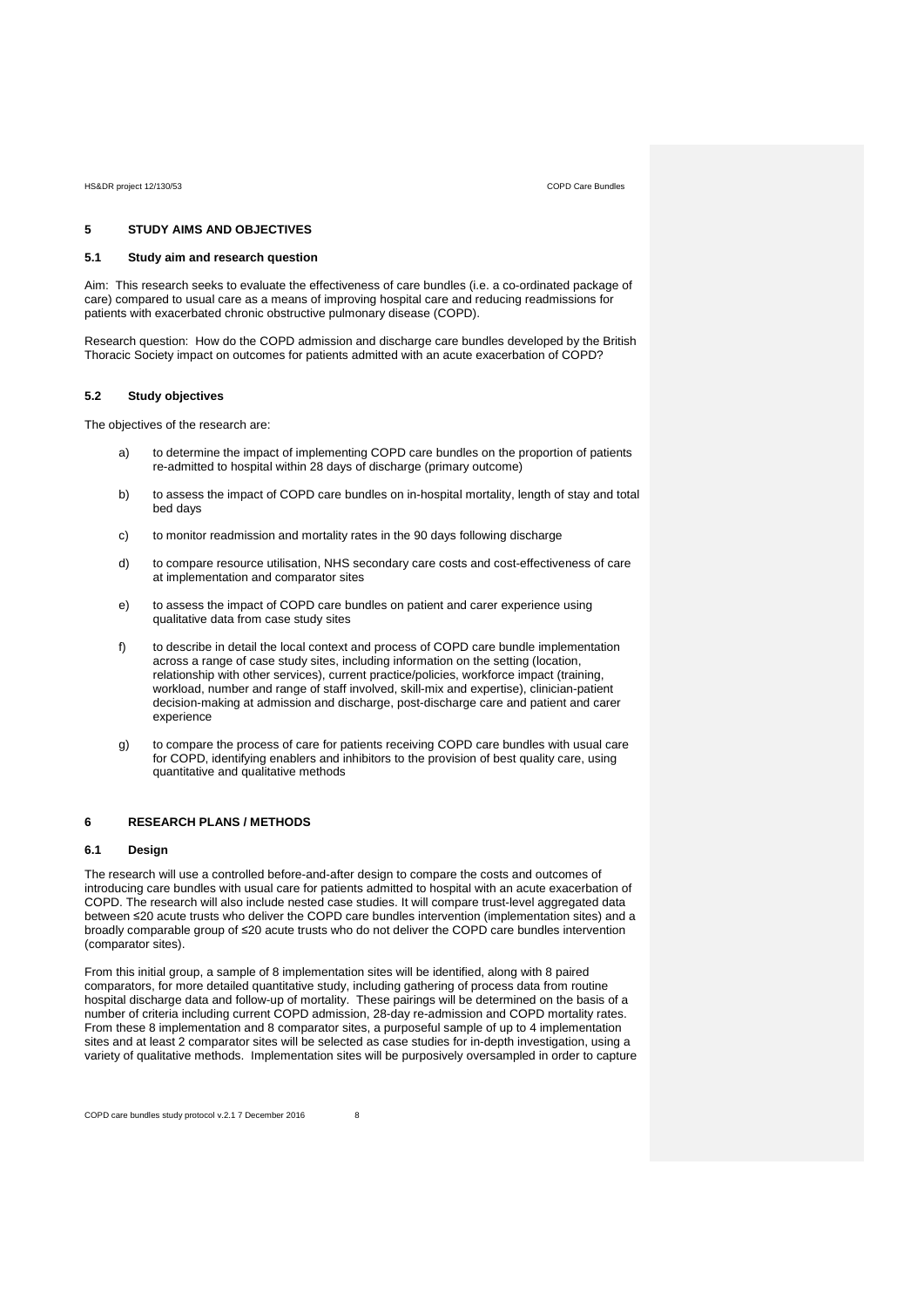a richness of data on care bundle implementation. One implementation site will also be recruited from among the Level 1 sites to pilot data collection at Levels 2 and 3.

As a general principle, data will be collected at each implementation site over a 24-month period - 12 months immediately preceding the implementation of the COPD care bundles and 12-months after the start of the intervention. Data will be collected during the same 'before' and 'after' periods at the comparator sites broadly comparable to each of the implementation sites at Level 1, and to the paired sites at Level 2.

The study involves three different levels of data collection and analysis as follows:

# Level 1:

This will use routinely collected trust-level aggregated quantitative data to compare the primary outcome, COPD 28-day readmission rates plus secondary outcomes including length of stay, total bed days for COPD admissions, COPD 90-day readmission rates and in-hospital mortality at up to twenty broadly comparable pairs of trusts. In implementation sites, the total number of patients in whom the bundles are used will also be collected if this information is readily available. All of the required data is anonymous and is routinely reported by NHS Trusts and will be uploaded by trust data analysts to the study database on a monthly basis using data that would be routinely uploaded to the Secondary Uses Service (SUS) as part of NHS reporting arrangements.

#### Level 2:

A sample of eight implementation sites will be identified, along with their eight paired comparators, for a more in-depth quantitative study. The eight pairs of sites will be recruited from among the Level 1 sites in collaboration with the BTS. Routinely collected data will be reported from each site at pseudoanonymised individual patient level. These data are routinely reported to SUS and will be linked to 90 day mortality data. In addition, process measures on delivery of components of COPD care will be collected at both implementation and comparator sites for a subset of 140 patients per site.

#### Level 3:

Up to eight sites drawn from the sites providing Level 2 data will be selected as qualitative case-studies. We will aim to include sites with different features such as extent of implementation of the care bundles, specialist staffing levels, service provision and socio-demographic profiles. These case studies will examine in detail the context and process of care and impact of the care bundles on staff, patient and carers. A schematic of the study design is presented in Figure 1.

Implementation sites will be purposively oversampled in order to capture a richness of data on care bundle implementation. One implementation site will also be recruited from among the Level 1 sites to pilot data collection at Levels 2 and 3.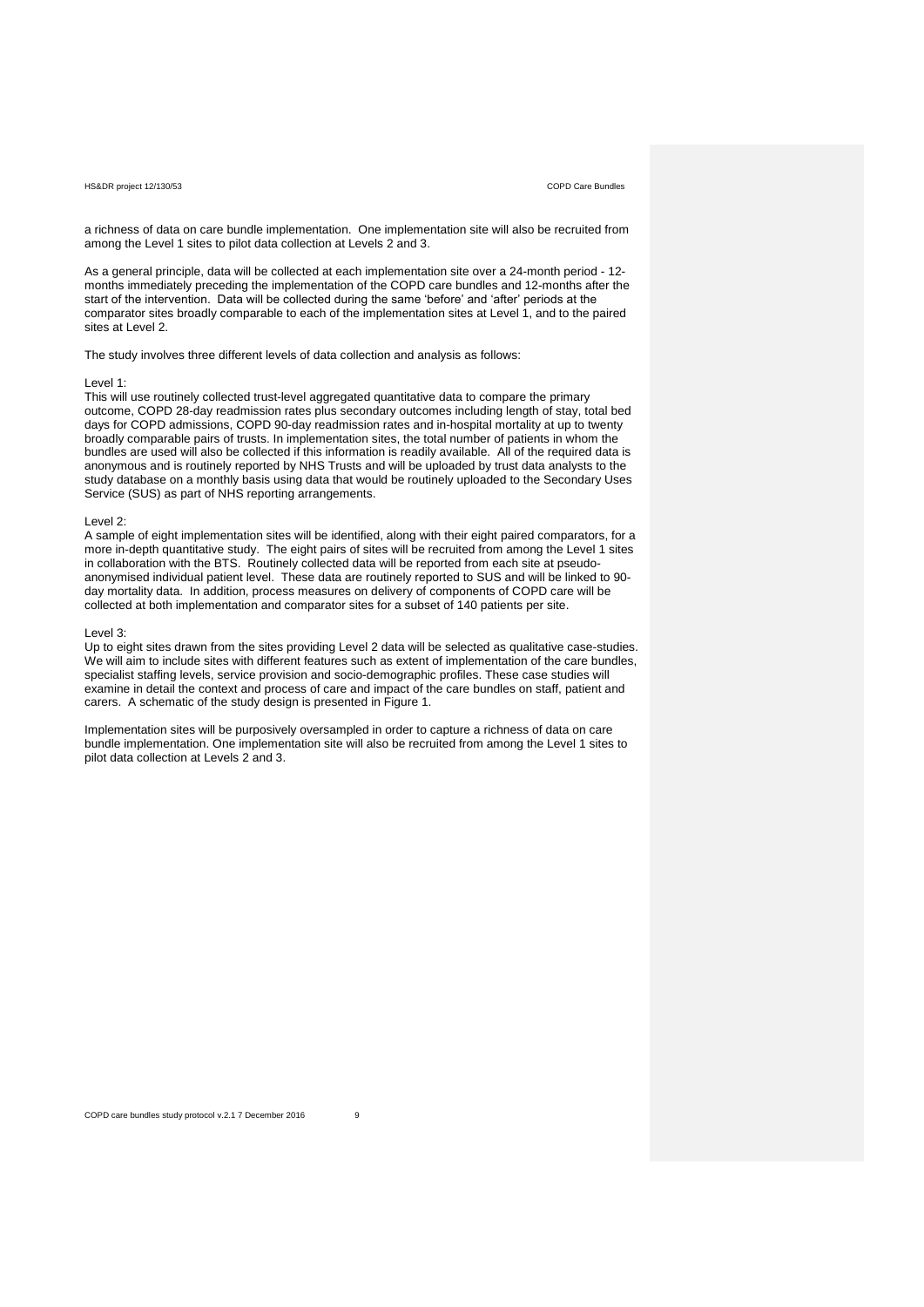# **Figure 1: Flowchart diagram describing research design**



# **6.2 Setting**

The setting for the research is acute hospital trusts in England and Wales. Twenty-five acute trusts from across England and Wales signed up to participate in the British Thoracic Society care bundle initiative in 2012. We anticipate that up to up to 20 of these sites will be co-opted as our Level 1 participants, allowing for a degree of non-participation attrition, and a similar number of comparator sites will also be recruited.

# **6.3 Study population**

The target study population will be people admitted to hospital with an acute exacerbation of COPD as their primary cause of admission (AECOPD). This may be a first admission or a second or subsequent admission for that patient during the study period. The research will also include qualitative input from clinical and management staff who provide care for these patients within the NHS setting and, where appropriate, their families and carers.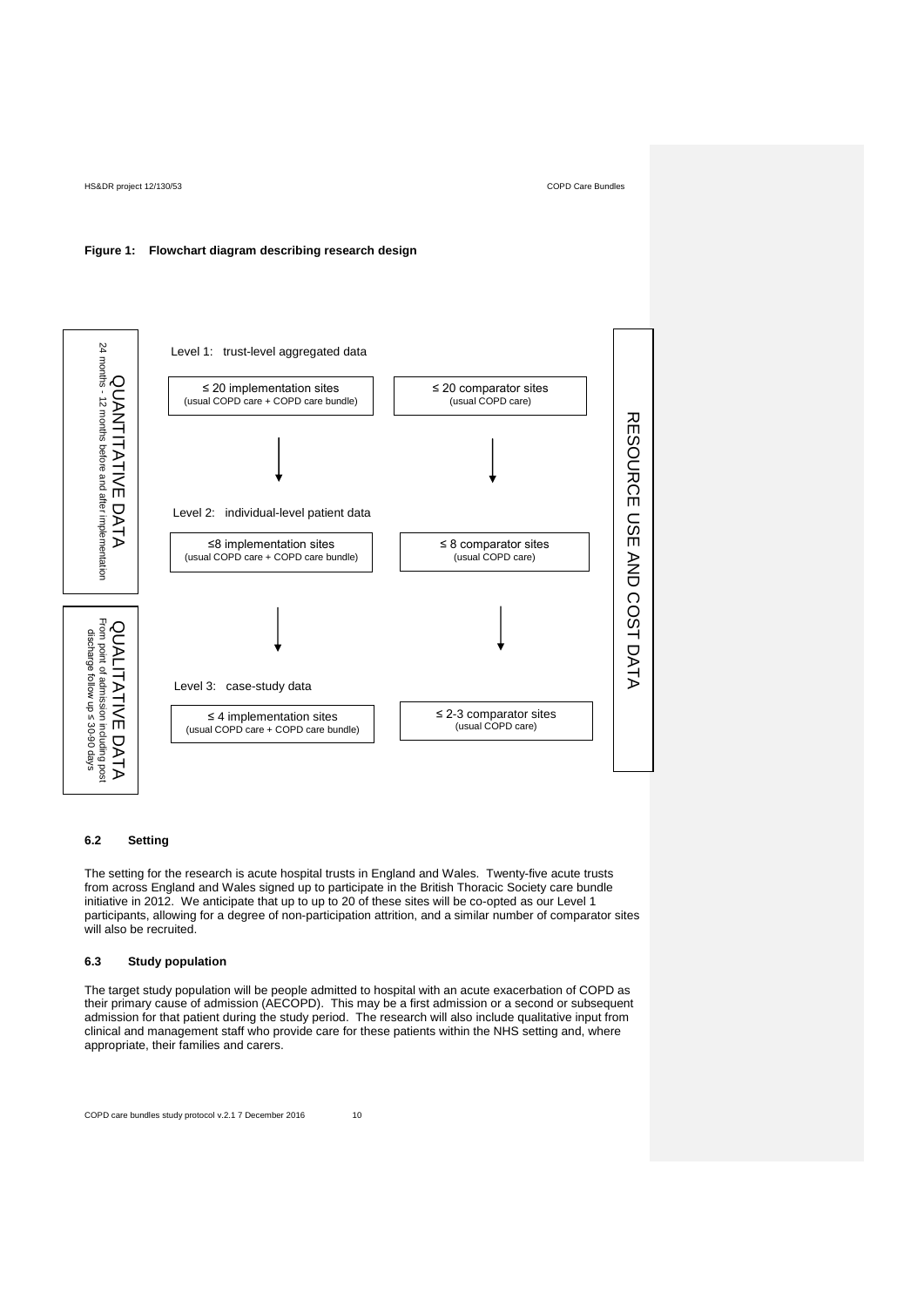Inclusion criteria:

- people over 18 years of age admitted to an acute hospital with COPD
- primary cause of admission is COPD (ICD-10 diagnostic codes J41-44)

Exclusion criteria:

- people admitted to hospital with COPD where this is not the primary cause of admission elective admissions for COPD
- **6.4 Sample size**

The primary outcome used in the sample size calculation is the proportion of people readmitted to hospital within 28 days of discharge for an AECOPD. The acute hospital trusts that are potential implementation sites for the study each have, on average, 600-800 admissions per hospital trust per year.

We have based our sample size calculation on Level 2 sites where we will have pseudo-anonymised individual patient data. If we have 8 pairs of implementation and comparator sites in Level 2 providing individual patient data, this will provide a sample of around 10,000 admissions per year. Assuming an intra-cluster correlation co-efficient (ICC) of 0.01 and cluster size of 625, giving a design effect of 7.25, there will be 90% power at the 5% significance level to detect a 10% absolute difference in the COPD readmission rate at 28 days, assuming 30% of patients are re-admitted in comparator sites. A random sample of one in five patients will be selected from Level 2 implementation and comparator sites for data on adherence to the care bundles and on delivery of the components of the care bundles. The total sample will be in the region of 2240 (16 x 140). This provides greater than 90% power to detect a 0.22 SD difference in means on a continuous measure such as readmission rates at 28 days at 5% significance level. In this case, the sample size has a design effect of 2.4, corresponding to an ICC of 0.01 and cluster size of 140.

A minimum sample of at least four implementation sites and two comparator sites will be selected from the Level 2 data, to serve as qualitative case studies. These will be purposefully selected to ensure variation across stages of implementation of care bundles in the implementation sites and for both case and comparator sites we will aim to include sites with different features such as specialist staffing levels, service provision and socio-demographic profiles. Flexible sampling will allow addition of further sites should advantages of including more case studies become apparent from early analysis of case study data. Implementation sites will be purposively oversampled in order to capture a richness of data on care bundle implementation. We will also do some additional sampling for 'light touch' data collection in some implementation sites in response to issues that emerge during the study. Although not 'full' case studies, these interviews with key staff will enhance the dataset.

### **6.5 Study intervention**

The intervention under consideration is the delivery of care bundles developed by British Thoracic Society at:

- the point of admission to hospital
- ii) the point of discharge from hospital

Acute trusts chosen as comparator sites will deliver usual care for patients admitted with COPD.

## **Training for implementation sites**

The COPD care bundle packages will be delivered at implementation sites by NHS staff as part of initiatives to improve care pathways for respiratory patients. The joint BTS/NHS Lung Improvement study teams are supporting the initial spread of the BTS COPD care bundles. Each participating site has committed a senior member of the respiratory medical team, a specialist nurse and a data analyst or trust audit manager to participate in a series of change management workshops and data collection training. It is this early commitment to the roll-out of the care bundles programme have which precluded randomisation of sites to the intervention and, therefore, the conduct of a randomised controlled trial.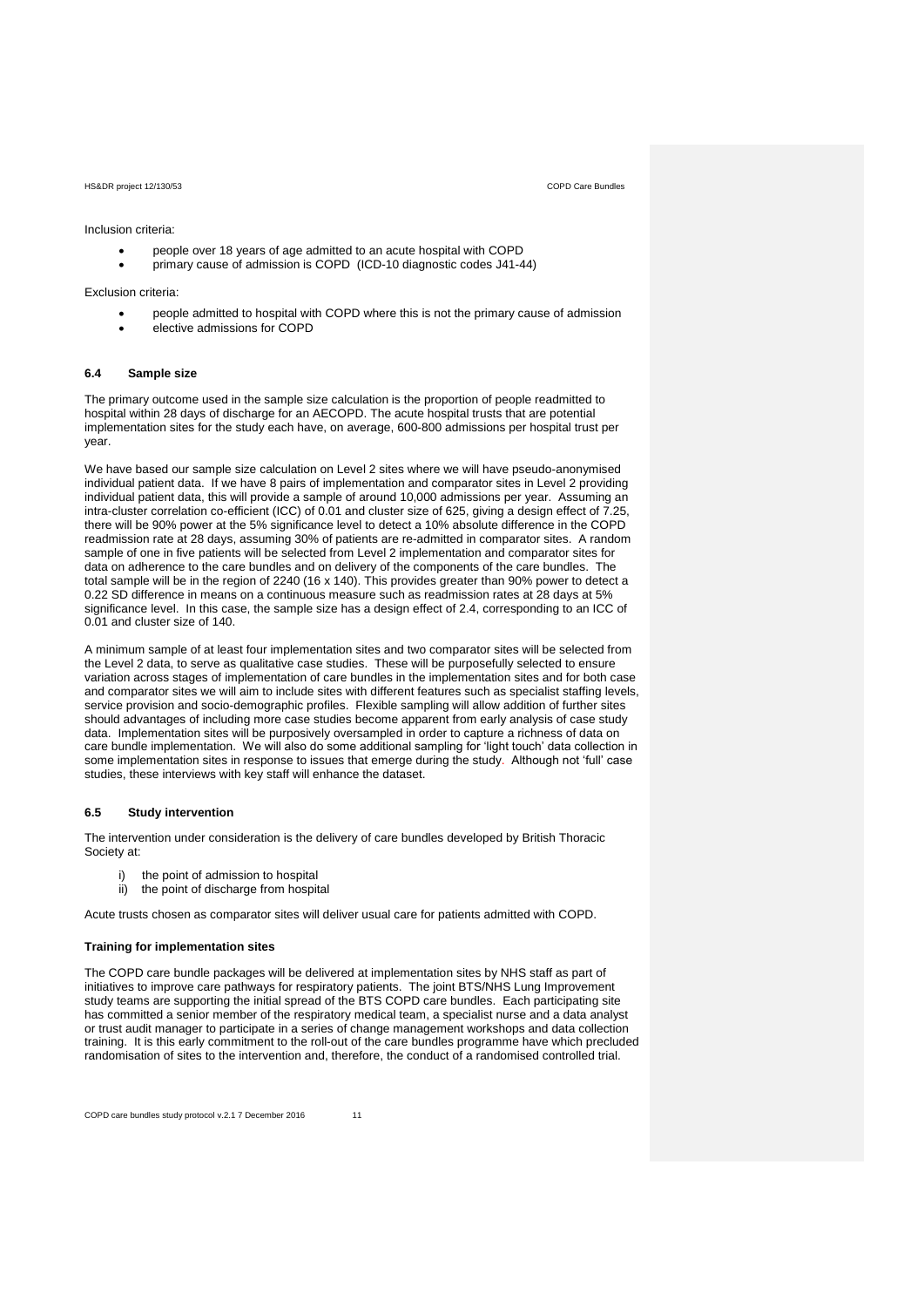The COPD care bundles take the components supported by evidence in the NICE guideline and group these components into clinical pathways, one aimed at newly admitted patients and one at patients about to be discharged. Each care bundle is summarised with a checklist and prompts for actions. These clinical 'tools' can be placed in the written patient medical record or added to an electronic record to prompt the clinical teams to deliver care and complete sections of the toolkit as the care is delivered. Adherence to the COPD admission or discharge bundle, therefore, means the patient's care at admission or discharge has been delivered according to an evidence-based protocol and the use of the tool provides a mechanism for co-ordinating care by enabling staff to identify completed and required actions. Local sites can edit or adapt the tools to add instructions for use in their own particular setting. Further information about the tools is available on the BTS website:

[http://www.brit-thoracic.org.uk/Delivery-of-Respiratory-Care/BTS-NHSI-Care-Bundle-Study-](http://www.brit-thoracic.org.uk/Delivery-of-Respiratory-Care/BTS-NHSI-Care-Bundle-Project-Documents.aspx)[Documents.aspx.](http://www.brit-thoracic.org.uk/Delivery-of-Respiratory-Care/BTS-NHSI-Care-Bundle-Project-Documents.aspx)

Roll-out of the BTS care bundles initiative is supported by a series of workshops and WebEx based meetings. Venues and facilitators are provided by the BTS and the educational content of the workshops was developed and delivered by NHS Improvement and BTS. Where it is possible to cluster hospitals from local areas, teams are encouraged to share learning and work together. Mentors, drawn from the BTS membership, who have experience of quality improvement methodology or implementation of bundles, provide support to the training workshops. The evaluation will pay particular attention to the issues of on-going education and staff involvement in the case study sites for example by observing any ongoing educational initiatives and interviewing staff about their training in the care bundles, experience of delivery and feelings of engagement.

The main components of the care bundles are set out in Box 1 and 2.

In the comparator sites, usual care for COPD will continue to be delivered. Comparator sites will be asked to agree not to introduce COPD care bundles during the study period. The components of the current standard care pathway for patients admitted with AECOPD should encompass the current NICE guidance *(NICE; Chronic obstructive pulmonary disease 2010).* This agreement will be underpinned by the following:

- all sites will be asked to sign a written agreement to stay in their chosen arm for the duration of the project.
- payment of research costs to sites providing Level 2 data will be subject to this agreement being honoured.
- the commitment to stay in the chosen arm will continue for the 12-month study period. Comparator sites will then be at liberty to introduce the care bundles.
- feedback data will be provided to implementation and comparator sites on completion of the evaluation in comparison with anonymised data from the other sites. This information may be of interest to those late adopters who choose to be in the comparator group until they see evidence that bundles are worth the extra expenditure.
- if a site does breach the non-adoption protocol, we will either use the information collected on that pair of sites up to that point or consider re-pairing any sites that lose their partner.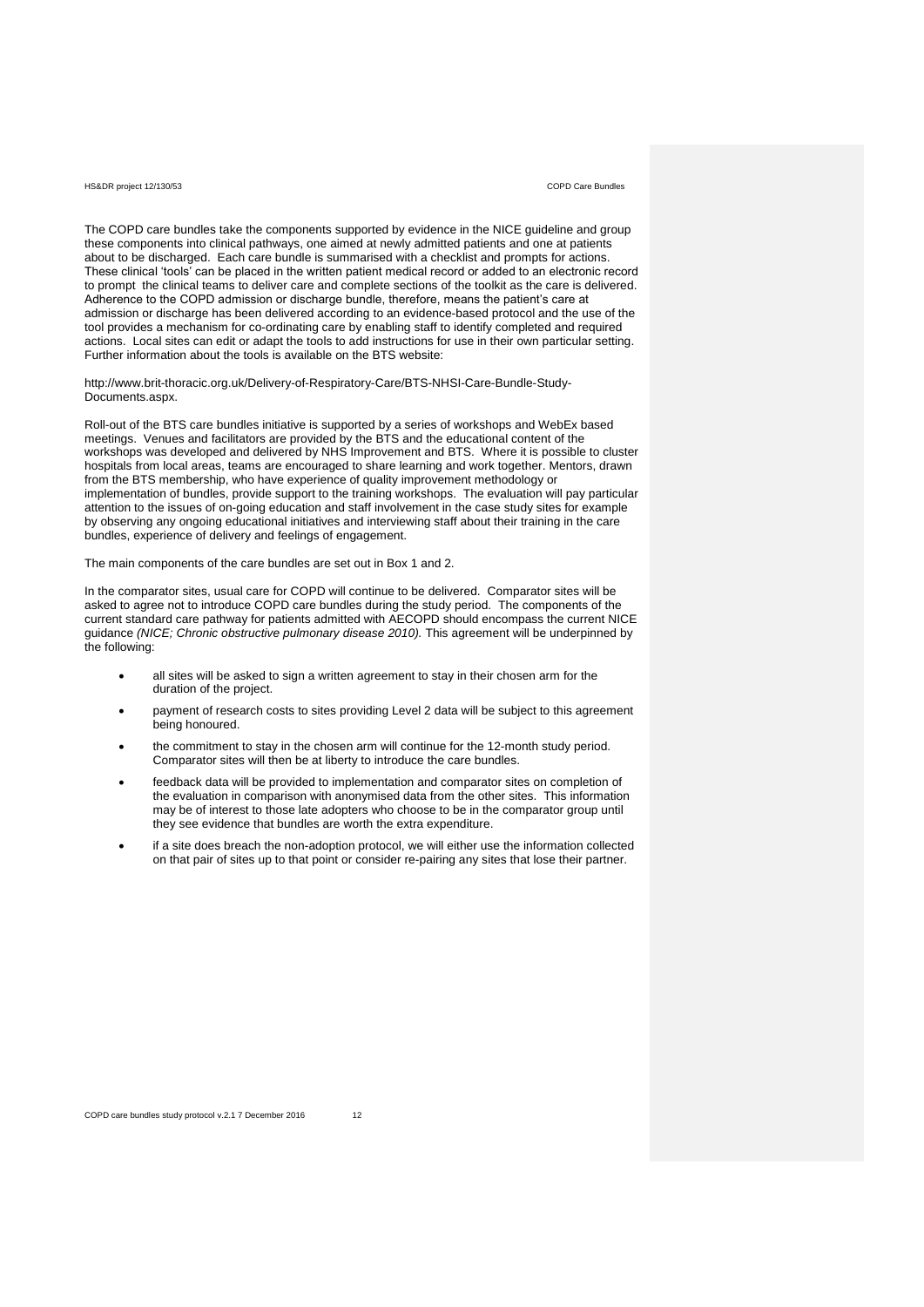# **Box 1 COPD admission care bundle** 1) ensure correct diagnosis of AECOPD with both: a. chest x-ray - result of chest X-ray documented in the notes within 4 hours and b. ECG - result of ECG documented in the notes within 4 hours 2) recognise and respond to respiratory acidosis within 3 hours of admission a. arterial blood gas within 1 hour – if oxygen sats less than 94% on air or controlled oxygen b. when pH less than 7.35 – assess suitability for NIV and implement within 3 hours of admission 3) recognition of hypoxia and correct oxygen prescription within 30 minutes of admission - with target range of 88%-92% 4) correct prescription of medication for AECOPD at admission a. steroids - prescribed and administered within 4 hours of admission when necessary b. antibiotics - prescribed and administered within 4 hours of admission where necessary c. nebulisers - prescribed and administered within 1 hour if appropriate 5) review by a respiratory specialist within 24 hours – may be conducted by a respiratory specialist nurse, doctor or physiotherapist

# **Box 2 COPD discharge care bundle**

- 1) assess respiratory medications and inhaler technique prior to discharge.
- 2) all patients should receive: a. written plan for how to manage a further acute exacerbation of their COPD; and b. discharge pack of "emergency" drugs prior to discharge
- 3. assess smoking status by assessing willingness to quit and for those patients indicating a wish for further assistance, refer to a stop smoking programme
- 4) assess for suitability for pulmonary rehabilitation prior to discharge
- 5) organise community follow up within two weeks of discharge from hospital. Where it is not possible to achieve this, consideration should be given to establishment of a system whereby patients are contacted by phone following their discharge from hospital and are offered the opportunity for support.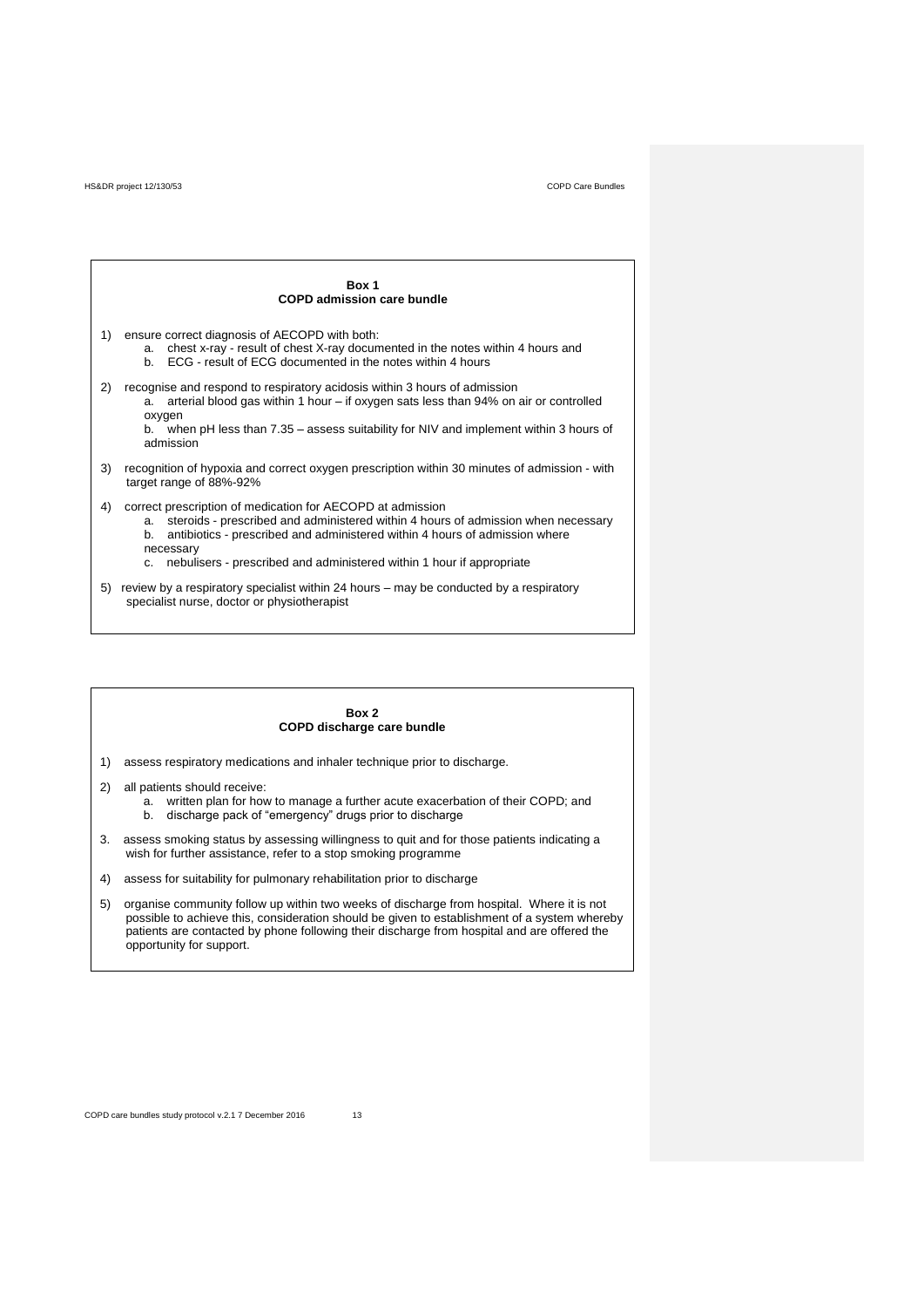## **6.6 Outcome Measures**

The following high-level measures will be used to evaluate the overall benefit of introducing care bundles. The majority of these data are routinely collected within the NHS. Data in these domains will be collected monthly by trust data analysts.

- *Level 1:* Sites will report a range of aggregated data including:
	- 1) COPD readmission rate at 28 days (primary outcome measure)
	- 2) total number of COPD admissions from trust data (denominator)
	- 3) in‐hospital mortality for COPD admissions
	- 4) length of stay for COPD admissions
	- 5) total bed days for COPD admission
	- 6) COPD readmission rate at 90 days
	- 7) overall readmission rates at 28 days
	- 8) total number of COPD patients seen and discharged from A&E
	- 9) total number of patients in whom bundle used (implementation sites only, where routinely recorded)
- Level 2: Sites will report the same outcomes as Level 1 but at pseudo-anonymised individual level for all COPD patients during the study period. In addition, outcome measures will include:
	- 1) mortality data sites will undertake data linkage to death registry data to determine 90-day mortality
	- 2) process measures for implementation sites, data on compliance with the components of the COPD bundles will be recorded on the clinical tools. At each comparator site, a sample of medical records will be reviewed to monitor compliance with the care processes recommended in the BTS care bundles. In addition, medical records for a small number of implementation patients will also be reviewed, as source data verification to ensure that the case bundle clinical tool is a true reflection of the tests and procedures undergone and as recorded in the medical records. This will also ensure that any differences between implementation and comparator aren't due to different methods of measurement in the two arms.
- *Level 3:* The 'outcomes' of the qualitative Level 3 case studies will be detailed qualitative data from observations and interviews regarding the context, process and patients/carer/staff experiences of delivering and receiving care bundles.

Qualitative data from case studies will enable comparison of the context, process and experience of care for patients receiving care bundles and usual care. They will also help to explain variations in practices, processes and decision making that may impact the delivery and receipt of care at admission or discharge. During the qualitative case studies, we will carefully document the content and delivery of the care bundles, to describe what the care bundles comprise, and similarities and differences in organisation and delivery of the bundles across case study sites. Follow-up with patients, carers and staff will include exploration of how care bundles impact post-discharge care and patient experience of community based services and self-care. This will be elicited through interviews with primary, community and social care staff in the 30-90 day post-discharge period (e.g. GP practices, district nursing staff, social care staff, and staff from community respiratory services such as specialist nurses, pulmonary rehabilitation and smoking cessation). During this period, interviews with patients and carers will assess confidence in the use of medications, access to advice and assistance should they deteriorate following discharge from hospital, and take up of smoking cessation and early pulmonary rehabilitation.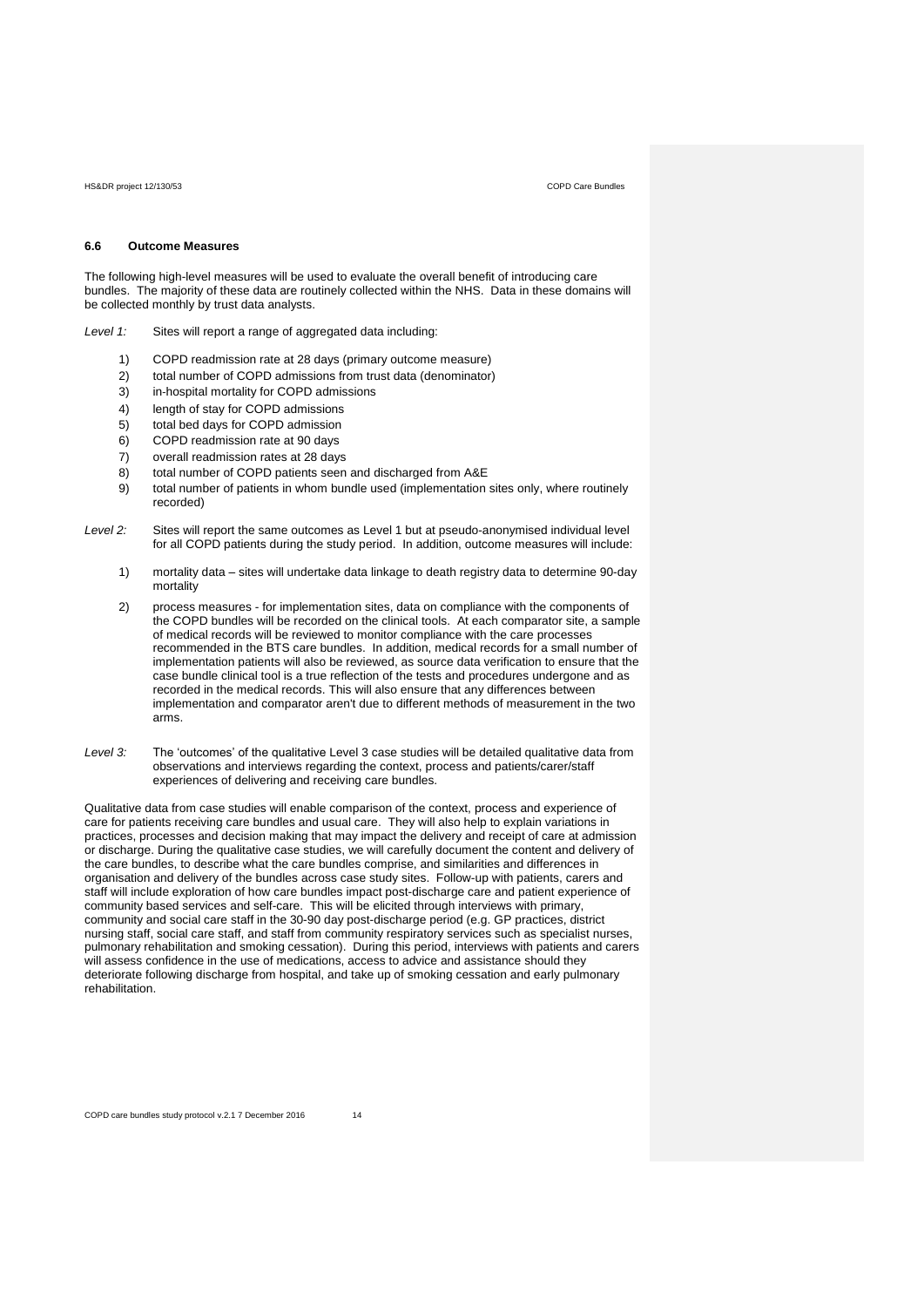Following prior theoretical work on the implementation of care bundles in other contexts, the qualitative case studies will examine the extent of professional ownership of the bundles and the extent to which there is enthusiasm for or suspicion about the drivers for the care bundles, as this may impact implementation. We will also monitor 'decline effects' as previous studies of COPD care bundles have highlighted the importance of ongoing training for maintaining delivery of the bundles. Purposeful sampling of sites at different stages of implementation of the care bundles will allow some examination of 'trends' in adoption of the bundles across the case study sites and, therefore, help us to understand what the care bundles constitute in different sites, and how differences in implementation might contribute to differences in patient experience and outcome. This will further inform the literature around potential variations in implementation of care bundles. We will also do some additional sampling for 'light touch' data collection in some implementation sites in response to issues that emerge during the study. Although not 'full' case studies, these interviews with key staff will enhance the dataset.

#### *Measures of resource use and cost*

We will estimate the total NHS in-patient costs of care for all COPD patients at sites that provide Level 1 data, based on aggregate data on in-patient admissions, length of stay and total bed days. For sites providing Level 2 routine data, we will build up a more complete picture of NHS secondary care costs at an individual patient level based on routine data provided on all patients (e.g. length of stay, HRG code, procedures) and from process measures recorded in the medical record audit to be conducted by trust staff (costs to be met by research grant). This will be on 140 patient records per site and will include details of medications and procedures (e.g. chest X-ray, ECG) during in-patient stay at both implementation and comparator sites. From observations (time and motion study) in Level 3 sites, we will estimate the nursing and clinical staff time taken and the consumables required (e.g. medications) to deliver care bundles at admission and discharge.

### **6.7 Data collection**

It is anticipated that the implementation sites will implement the COPD care bundles at varying times during the evaluation period. At Level 1, data collection within broadly comparable sites will be conducted across the same time-period. For Level 2, data collection will conducted across the same time-period for paired implementation and comparator sites. In addition, one Level 1 implementation site will be used to pilot data collection for Level 2 and 3.

*Level 1:* Sites will report a range of aggregated routine data retrospectively for the 12 months prior to the start of the intervention roll-out. Data will then be recorded prospectively during the 12-month intervention period and a 90-day period thereafter to monitor any readmissions. All of the required data is anonymous and the majority is routinely reported by NHS Trusts. Data will include:

- 1) COPD readmission rate at 28 days (primary outcome measure)
- 2) total number of COPD admissions from trust data (denominator)
- 3) in‐hospital mortality for COPD admissions
- 4) length of stay for COPD admissions
- 5) total bed days for COPD admission
- 6) COPD readmission rate at 90 days
- 7) overall readmission rates at 28 days
- 8) total number of COPD patients seen and discharged from A&E
- 9) total number of patients in whom bundle used (implementation sites only)

Outcomes 1-8 will be reported by implementation and comparator sites using data that would be routinely uploaded to the Secondary Uses Service (SUS) as part of NHS reporting arrangements. Data will be forwarded by sites and input by a researcher to a spreadsheet.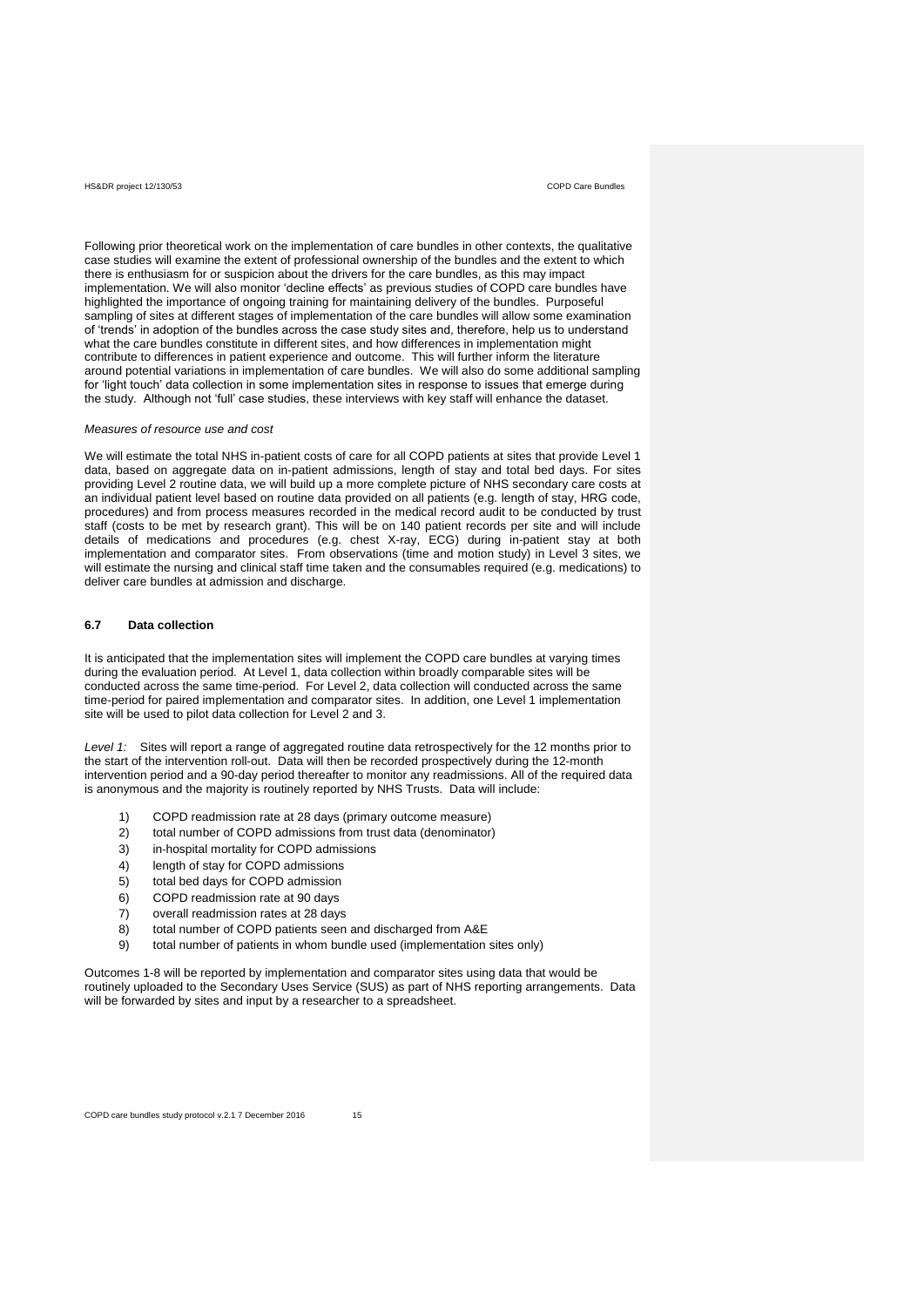COPD readmissions within 28 days are the primary outcome. In addition, data on overall readmission rates at 28 days will be collected to determine local trends for readmission rates for all conditions. We anticipate a high proportion of 28-day readmissions for this patient group will be for COPD, but we plan to capture data on all readmissions. In order to check for coding changes or inconsistent definitions, we will look for changes in the rate of COPD readmission and readmissions overall over the study period. We will explore ways in which changes in coding could impact on the study results, in particular on the primary outcome of COPD readmission and consider how this could be addressed. For example, should COPD readmissions fall but readmission rates remains stable in a particular site, an independent review of the readmissions could be conducted to assess the codes used. Furthermore, the total number of COPD patients seen and discharged from A&E will be recorded to compare rates of AECOPD presentations to A&E and patients with AECOPD treated as ambulatory care cases.

*Level 2:* Sites will report pseudo-anonymised individual level data on all COPD patients during the study period. Again, data will be reported retrospectively for the 12 months prior to the start of the intervention roll-out. Data will then be recorded prospectively during the 12-month intervention period and a 90-day period thereafter to monitor any readmissions. All of the required data is routinely reported by NHS Trusts and will be forwarded by the trust and entered onto a spreadsheet by a researcher on a monthly basis using data that would be routinely uploaded to the Secondary Uses Service (SUS) as part of NHS reporting arrangements. The individual patient data and additional process data will include:

- 1) non-identifiable patient demographic information. This will include a number of data items reported at the anonymised individual patient level to inform the evaluation, including:
	- a) age in years (5-year age bands will be used where there are small numbers of patients in a particular range e.g. <35 years or >95 years)
	- b) sex
	- c) lower super output area of residence<br>d) ethnicity (bigbly infrequent ethnicities
	- ethnicity (highly infrequent ethnicities will be grouped as 'other')
- 2) non-identifiable patient clinical information:
	- a) admission month and year
	- b) source of admission (e.g. GP, A&E)
	- c) ICD-10 diagnosis codes<br>d) OPCS procedure codes
	- d) OPCS procedure codes
	- e) length of stay; total and by ward (ICU/HDU/general ward)<br>f) discharge destination
	- discharge destination
	- g) HRG codes
	- h) pseudo-anonymised consultant and GP practice codes
	- i) readmission at 28 days (COPD/all cause admissions) and 90 days (COPD)
	- j) outpatients appointments
	- $k$ ) A&E appointments
	- l) in‐hospital mortality
	- m) 90-day mortality including number of days after discharge that death occurred (sites will undertake data linkage to death registry data to determine 90-day mortality – see note below)
	- n) total number of patients in whom the bundle was used (implementation sites only)

Data linkage by the Health and Social Care Information Centre (HSCIC) will enable 90-day mortality to be monitored at Level 2 sites. The HSCIC links hospital discharge data to Office of National Statistics (ONS) mortality data to identify deaths of patients both in and outside of hospital within 30, 60 or 90 days of admission [\(http://publicdata.eu/dataset/summary-of-deaths-inside-and-outside-hospital-based](http://publicdata.eu/dataset/summary-of-deaths-inside-and-outside-hospital-based-on-primary-diagnosis-at-admission)[on-primary-diagnosis-at-admission\)](http://publicdata.eu/dataset/summary-of-deaths-inside-and-outside-hospital-based-on-primary-diagnosis-at-admission). We will work with NHS data analysts in Level 2 sites to obtain this data in linked but anonymised format.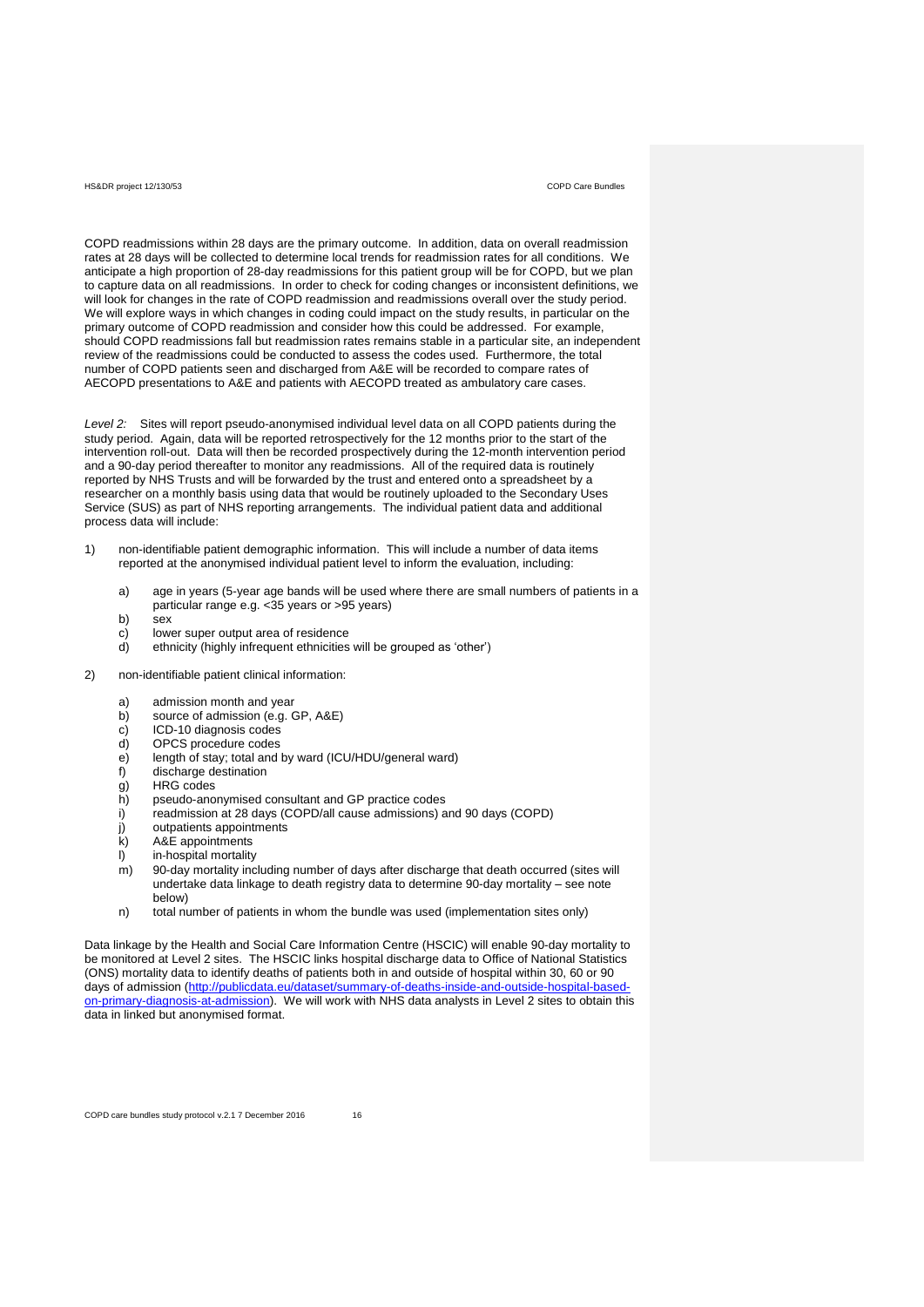3) process measures - for implementation sites, data on compliance with the components of the COPD bundles will be recorded on the clinical tools. Data on delivery of individual components of the COPD care bundles will be collected from a random sample of 140 medical records at each Level 2 comparator site. Adherence to the COPD care bundle will also be monitored in a random sample of 140 patients at each Level 2 implementation site, as source data verification to ensure that the case bundle clinical tool is a true reflection of the tests and procedures undergone and as recorded in the medical records. This will also ensure that any differences between the implementation and comparator sites are not attributable to different methods of measurement in the two arms. These data will be collected by audit or clinical staff in the sites using data collection proformas which will be retained by the Trust in site files and the information will be transferred, in pseudo-anonymised form to the research team. Allocated research funding is available to pay for this data extraction.

*Level 3*: Sites selected as case study sites will be evaluated using a range of qualitative methods, notably non-participant observation and interviews conducted by qualitative researchers. Observations within implementation and comparator sites will generate detailed descriptive data on the local contexts and settings where the care bundles are being implemented and how the care bundles are actually implemented, alongside detailed comparative information on usual care. The case studies will look at both advantages and challenges of bundles compared with usual care in hospital and also in the community post-discharge. Interviews within the case study sites will elicit staff, patient and carer perspectives regarding the admission and discharge care bundles and usual care.

Within each case study, we will sample events, times and people. Events to be sampled will include admission, discharge, and COPD related appointments and care occurring around 30 and 90 days after discharge. Of particular interest will be patient experiences and staff-patient interactions during these events. Times to be sampled during the case studies will include different times of the day and week, allowing for weekend as well as weekday admissions and discharge. People to be sampled will include a range of staff, patients and carers involved in admission, discharge and post-discharge care. Staff to be interviewed will include, but not be limited to, those delivering care for COPD patients at admission, discharge and post discharge including medical, nursing, physiotherapy, pharmacy and radiology staff, managers and in the community GPs, GP practice staff including nurses, district nursing staff, social care staff and community respiratory services such as specialist nurses, pulmonary rehabilitation and smoking cessation. In addition, a purposeful sub-sample of patients and carers will be followed for 30- 90 days after discharge and interviewed in the community to gather information about the postdischarge experience. We anticipate that follow up will take place at around 2 and 4 weeks after discharge, with either telephone or face-to-face contact with patients and carers. A final contact will be made at around 90 days after discharge. These contacts will be conducted flexibly depending on the preferences of the patient or carer. Post discharge interviews with patients and carers will assess confidence in the use of medications, use of self-care strategies, access to advice and assistance should they deteriorate following discharge from hospital, take-up of community-based services such as smoking cessation and early pulmonary rehabilitation, and any experiences of re-admission to hospital. We anticipate that up to 10 patients, carers (if the patient has a family or friend as a carer), and hospital and community/social care staff involved in their care, will be observed and interviewed in each case study site. In line with usual practice within qualitative research, sampling will be flexible and the precise number of events, time-points and people included will depend upon the saturation of relevant themes within the context of the study objectives.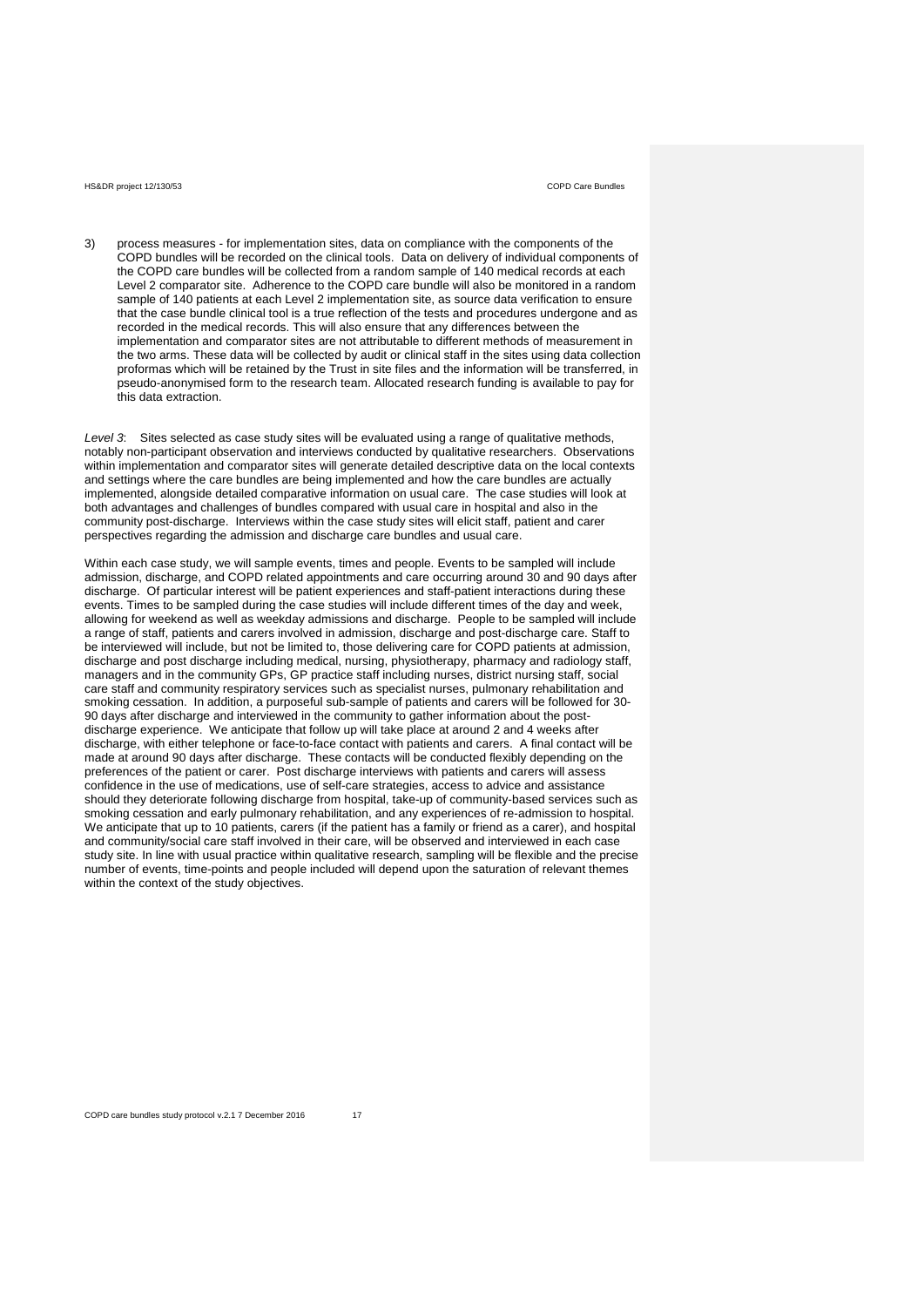At the implementation case study sites, initial semi-structured interviews with managers and clinicians involved in implementing the care bundles will gather background information about the stage of implementation, staff perspectives and engagement, and perceived impact on delivery of care. In comparator sites the same techniques will be used to explore current processes of care and any perceived limitations in current care.

In implementation case studies, additional attention will be given to: whether and how care bundles are implemented; when, where and by whom; stage of implementation; barriers and facilitators to implementation; staff-patient interactions regarding the care bundles, staff, patient and carer experiences of implementing / receiving the care bundles, and perceived impact on patient care and subsequent health at discharge and up to 30-90 days post-discharge. Non-participant observation of admission and discharge will gather detailed information on the processes of implementing the care bundles, including staff-patient interactions and decision-making. Interviews with staff, patients and carers shortly after admission or discharge will elicit experiences of delivering or receiving care bundles, and barriers and facilitators to successful implementation. An analysis of relevant documents (e.g. clinical protocols, local guidelines and policies) will also be undertaken. We will give attention both to the national context in which the care bundles are being introduced (e.g. documenting the national policy picture alongside our study) and the local contexts in which the care bundles are being introduced (e.g. documenting the history of the introduction of the care bundles and the extent to which they are perceived as a 'top down' imposed initiative at the chosen case study sites). We will also do some additional sampling for 'light touch' data collection in some implementation sites in response to issues that emerge during the study. Although not 'full' case studies, these interviews with key staff will enhance the dataset.

In comparator sites, attention will be given to: usual practices, policies and decision making regarding admission and discharge; staffing levels, skill-mix and expertise; staff-patient interactions regarding admission and discharge; and staff, patient and carer experiences of these processes. We will examine qualitatively what is happening out with the care bundles and should be able to provide insight into whether improvements from uptake of the care bundles outpace the 'secular trend' of improvements that may have happened anyway.

# Level 3: Quantitative data collection:

The quantitative data collection at Level 2 hospitals comprises observations on clinical staff time spent caring for patients on the day of admission and discharge and community, informal care and other resource use collected in patient questionnaires. These data will be collected in a small sample of consenting patients in Level 3 implementation and comparator sites.

Time and motion observations will be conducted by the qualitative researchers from the research team at all Level 3 sites to estimate nursing and clinical staff time taken to deliver care bundles within 24 hours of admission and planned discharge. We anticipate that the researchers would spend approximately 5 consecutive days in each of the Level 3 sites observing the care provided to patients admitted with AECOPD in the Emergency department, medical admissions unit and on to general wards. This would provide a small sample (approximately 15 patients in total at implementation sites and 15 in total at comparator sites) for comparison of clinician time spent on administering immediate post-admission and pre-discharge care. These observations will be conducted discreetly for those patients who have consented to participation. A software package (such as TimerPro) installed on a smartphone will be used to aid recording of these data.

In addition, a questionnaire will be administered by the study team, by telephone or face-to-face to consented patients at 2 and 4 weeks after discharge. Information will include data on community and informal care:

- a) visits, telephone calls or appointments with respiratory community services e.g. respiratory nurse, pulmonary rehabilitation, smoking cessation
- b) contact with other community services e.g. community matron
- c) informal care received from family or friends
- d) provision or purchase of other equipment or devices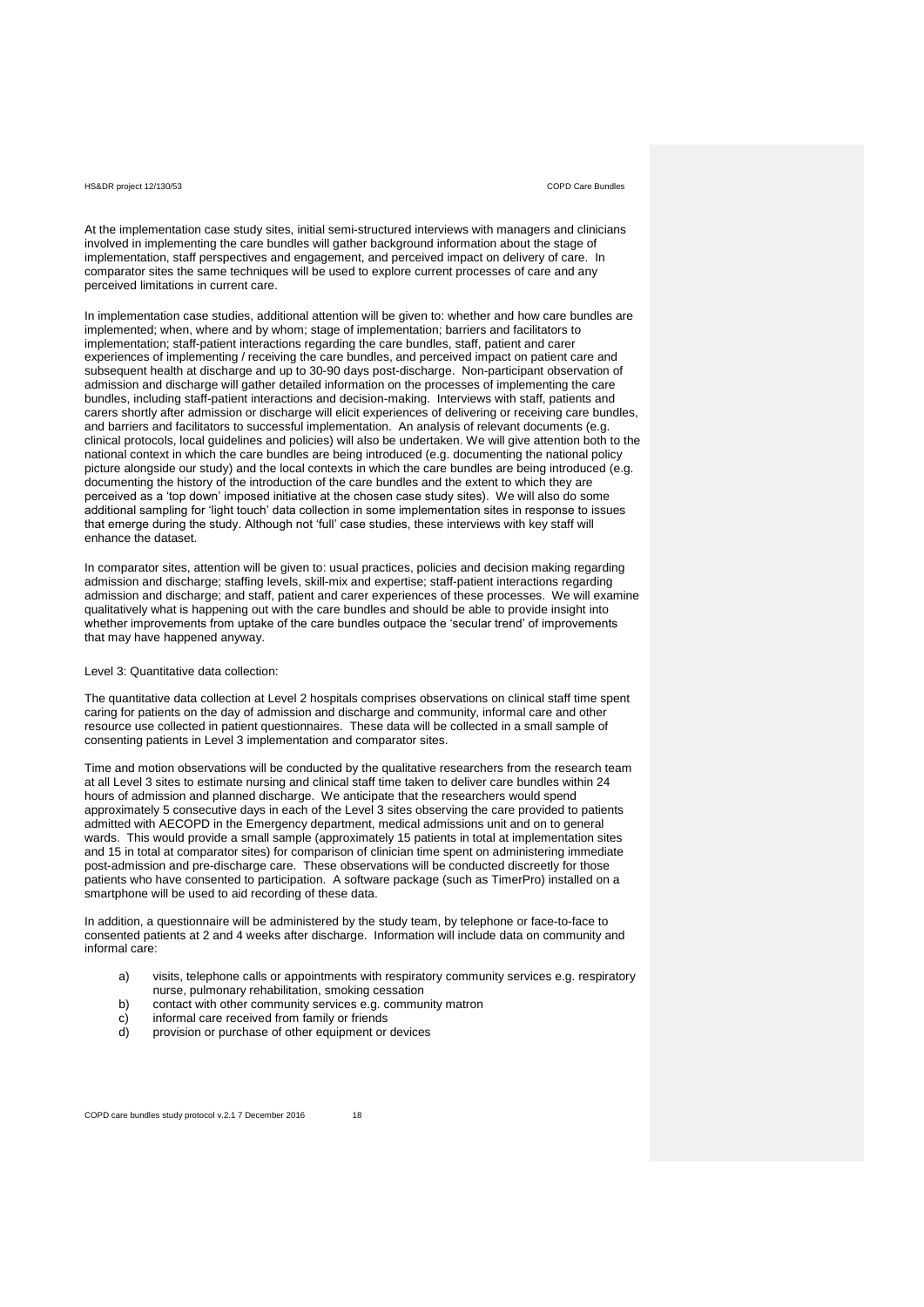# **6.8 Data Analysis**

The three Levels of the study address different objectives as outlined below.

Research objectives addressed by Level 1:

- 1. to determine the impact of implementing COPD care bundles on the proportion of patients readmitted to hospital within 28 days of discharge
- 2. to assess the impact of COPD care bundles on in-hospital mortality, length of stay and total bed days
- 3. to monitor readmission rates in the 90 days following discharge

Research questions addressed by Level 2:

4. to monitor mortality rates in the 90 days following discharge

Research questions addressed by Level 2 and 3:

- 5. to assess the impact of COPD care bundles on patient and carer experience, using qualitative data from case study sites
- 6. to compare resource utilisation and costs and cost-effectiveness of care at implementation and comparator sites
- 7. to describe in detail the local context and process of COPD care bundle implementation across a range of case study sites, including information on the setting (location, relationship with other services), current practice/policies, workforce impact (training, workload, number and range of staff involved, skill-mix and expertise), clinician-patient decision-making at admission and discharge, post-discharge care and patient and carer experience
- 8. to compare the process of care for patients receiving COPD care bundles with usual care for COPD, identifying enablers and inhibitors to the provision of best quality care, using quantitative and qualitative methods

# **Quantitative analysis (Levels 1 & 2)**

For Levels 1 and 2, we will use appropriate descriptive statistics to summarise the characteristics of participating sites and all outcomes of interest during the 'before' and 'after' periods for both implementation and comparator groups.

At Level 1, for the primary outcome measure and each secondary outcome in turn, we will calculate the mean change following the introduction of care bundles for each site, and then compare these site level summaries between implementation and comparator arms using a paired t-test to accommodate the paired design.

Four research objectives will be addressed using data from Levels 2 and 3. Here the data will be interpreted in a mixed methods framework, which will utilise the qualitative data to better understand the processes of care described by the individual level quantitative data and experienced by patients. For quantitative data at Level 2, where individual patient data is available, we will use appropriate regression models depending on the outcome type to compare the difference in change between implementation and comparator groups. These models will include an interaction term between groups and time period to estimate the difference in change in outcome between implementation and comparator sites before and after introduction of the intervention. This approach is required since the samples in the 'before' and 'after' periods will be of (mostly) different individuals. All models will take appropriate account of the paired design by including indicator variables as covariates to distinguish each pair of sites. This approach will accommodate any between-site variation (clustering) in outcome rates *(Research objectives 1, 2, 3, 4 and 5).* Where a patient is admitted for several distinct episodes during the study period, this will be recorded so that appropriate accommodation of the likely correlation in outcome of these episodes can be made in the statistical model.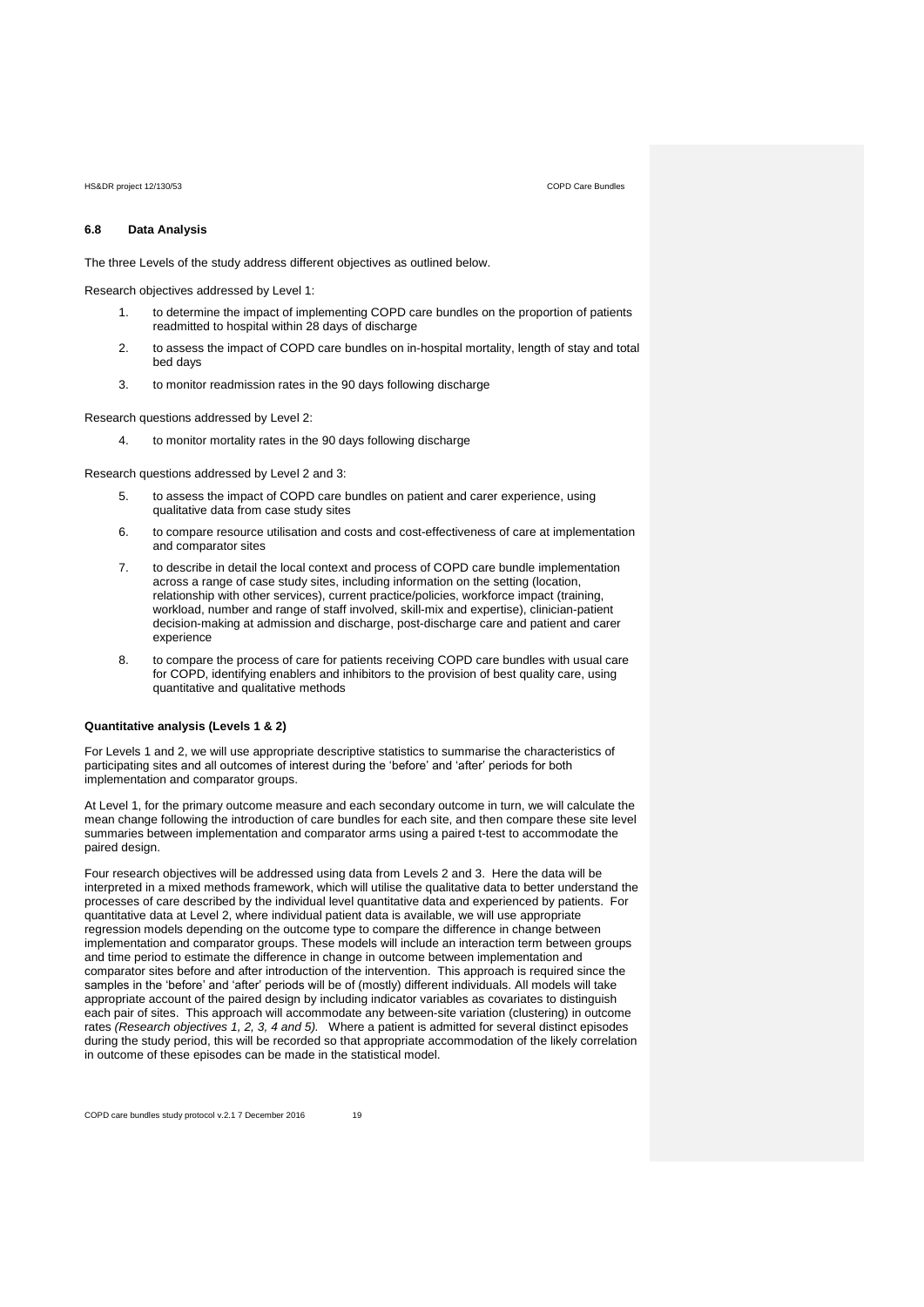# **Qualitative analysis (Level 3)**

For Level 3, analysis of the qualitative case study data will provide a rich description of the range of issues which have been encountered in implementing the care bundles including patient and carer perceptions, range of staff employed, time taken to administer the care bundles and perceived barriers and facilitators to success *(Research objectives 5, 7 and 8)*. Analysis will take place alongside data collection, in order to allow the incorporation of insights into the ongoing data collection process. Field notes taken during observation will be coded alongside documentary analysis and interview transcripts, and emerging themes and theoretical ideas will be discussed and refined at team meetings throughout the research. Using data from multiple sources will allow us to build up 'thick descriptions' *(Miles and Huberman; 1994)* of each case study site, developing accounts that attempt to elucidate and explain the internal processes, and the interaction between staff and patients, that impact the delivery of COPD care at admission or discharge. Analysis across the implementation case studies will allow us to identify factors which seem to be consistently related to the successful or unsuccessful delivery of the components of the care bundles, focusing on where, how and why the implementation of the intervention has worked (or not). The use of one or more theoretical frameworks will be explored, possibly based on theories of quality improvement (*NHSI; Coventry 2008)*

# **Health economics analysis**

Table 1 describes the source of resource use data for analysis at Level 2 and 3 hospitals.

| Data to be collected                 | Level 2 routine data<br>(all level 2 patients) | Level 2 medical record audit<br>(n=140 per Level 2 site) | Level 3 observations and<br>questionnaires |
|--------------------------------------|------------------------------------------------|----------------------------------------------------------|--------------------------------------------|
| Length of stay                       | x                                              |                                                          | (n≈5 per Level 3 site)                     |
| Level of ward e.g. ITU, HDU          | x                                              |                                                          | x                                          |
| Chest X-ray Y/N                      | x (OPCS code)                                  | x                                                        |                                            |
| ECG Y/N                              | x (OPCS code)                                  | x                                                        |                                            |
| Arterial blood gases Y/N             |                                                | x                                                        |                                            |
| NIV(Non-invasive ventilation) Y/N    |                                                | x                                                        |                                            |
|                                      |                                                |                                                          |                                            |
| Oxygen prescribed Y/N                |                                                | x                                                        |                                            |
| Nebulisers prescribed Y/N            |                                                | x                                                        |                                            |
| Steroids prescribed Y/N              |                                                | x                                                        |                                            |
| Antibiotics prescribed Y/N           |                                                | x                                                        |                                            |
| Review by respiratory specialist Y/N |                                                | x                                                        |                                            |
| Review of inhaler technique Y/N      |                                                | x                                                        |                                            |
| Self-management plan provided Y/N    |                                                | x                                                        |                                            |
| Emergency drug pack Y/N              |                                                | x                                                        |                                            |
| Oxygen alert card Y/N                |                                                | x                                                        |                                            |
| Assessed for and referred for        |                                                | x                                                        |                                            |
| pulmonary rehabilitation Y/N         |                                                |                                                          |                                            |
| Assessed for smoking status and      |                                                | $\boldsymbol{x}$                                         |                                            |
| discussion of cessation Y/N          |                                                |                                                          |                                            |
| Follow up phone call arranged Y/N    |                                                | x                                                        |                                            |
| Clinician time administering care at |                                                |                                                          | x (time motion)                            |
| admission and discharge              |                                                |                                                          |                                            |
| Post-discharge primary care use      |                                                |                                                          | x (questionnaire)                          |
| Community, informal care etc.        |                                                |                                                          | x (questionnaire)                          |

**Table 1: Inpatient resource use and cost data to be collected at Level 2 and 3**

We will evaluate the economic impact of care bundles at Level 1 sites by using trust-level data on total number of COPD admissions and the total bed days to describe the total cost of COPD care and the total cost of COPD care per admission at the implementation sites (before and after implementation) and the comparison sites. As we will not have individual patient level data for level 1 sites, we will use relatively crude unit costing methodology (e.g. weighted average of non-elective COPD-related healthcare resource group (HRG) codes) to estimate the incremental impact of care bundles on the total NHS secondary care cost of COPD care.

**Formatted:** French (France)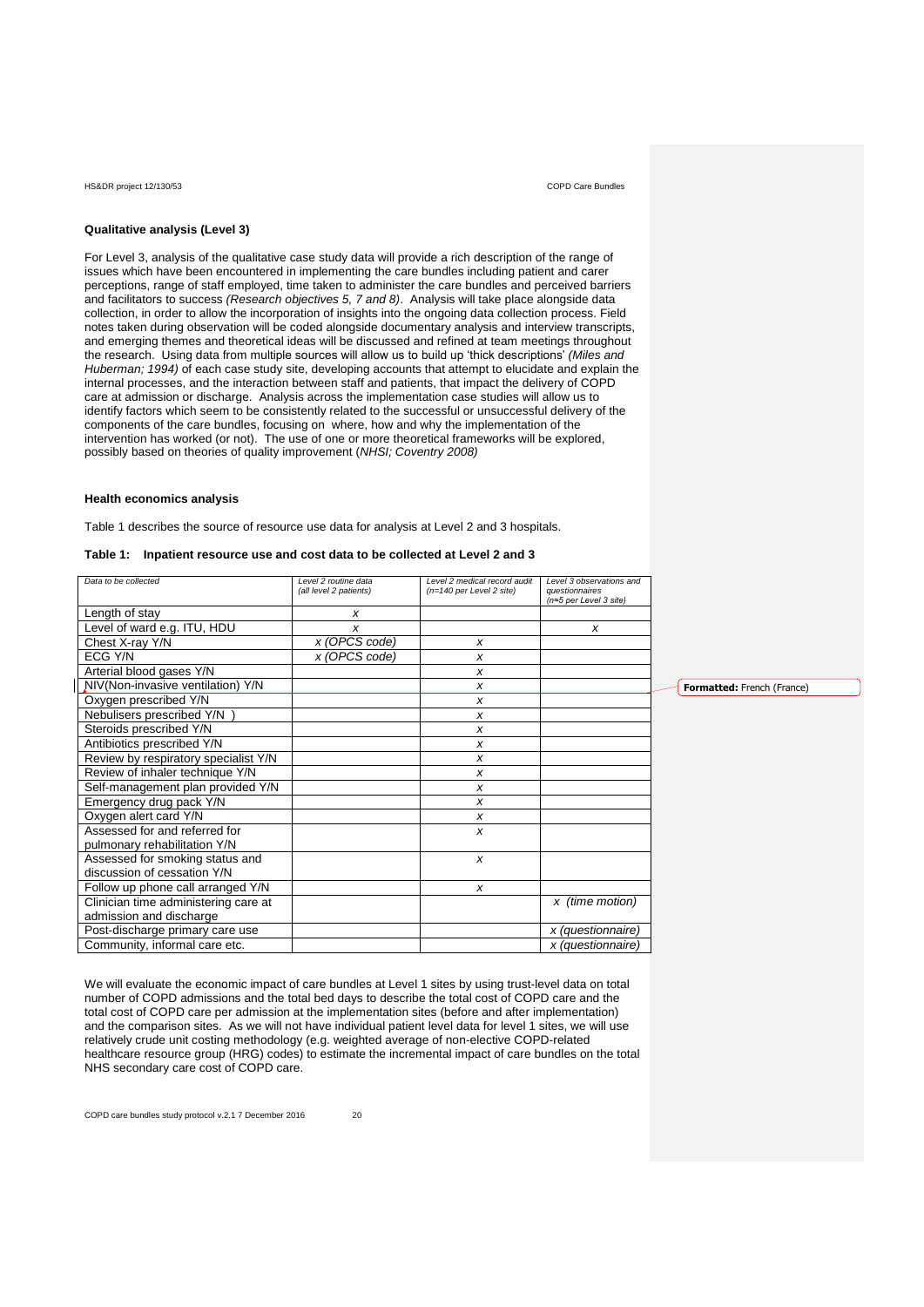A more detailed full economic evaluation will be undertaken in Level 2 sites. Individual patient data on COPD admissions and linked information on 90-day mortality (including number of days between discharge and death) will allow us to estimate to cost effectiveness of COPD care bundles from the perspective of NHS secondary care providers. We will estimate per patient secondary care NHS costs during a 90 day period from the index admission using a more detailed HRG unit costing methodology, reflecting variation in length of stay, use of high dependency and intensive care and major procedures performed during hospitalisation (ref: [http://www.ncbi.nlm.nih.gov/pubmed/21905152\)](http://www.ncbi.nlm.nih.gov/pubmed/21905152). Patient-specific resource use (investigations, treatments, medication, admission, onward referral, and re-consultations) will be valued using routine data sources, for example NHS reference costs, the British National Formulary (BNF) and Unit Costs of Health and Social Care.

The per-patient estimate will include the cost of any readmissions during the 90-day period. Our analysis will also include an estimate of the cost of implementing COPD care bundles (e.g. nursing staff time, medications etc.) based on medical record reviews at Level 2 sites and observations at Level 3 sites. Cost-effectiveness of the care bundles will be evaluated in Level 2 trusts comparing the NHS inpatient costs and outcomes (90 day mortality) of care pre- and post-intervention, both within intervention sites and between intervention and control sites. Cost-effectiveness and the uncertainty surrounding findings will be described using cost-effectiveness acceptability curves (CEACs), based on bootstrapped re-sampling of observed cost and outcome data.

We anticipate there will be areas of methodological uncertainty in resource use measurement and / or valuation. This uncertainty will be addressed by conducting deterministic sensitivity analyses where appropriate. We anticipate that any important economic benefit of care bundles will be primarily manifest through the secondary care costs and mortality outcomes measured in our primary analysis.

# **6.9 Data Handling**

The custodian of the data from the study will be the Chief Investigator, Prof Sarah Purdy. The database will be designed so as to protect patient information, in line with the Data Protection Act 1998. Research staff will ensure that the participants' anonymity is maintained through protective and secure handling and storage of patient information at the study trusts and sites. The participants will be identified only by a patient ID number on the data collection proforma. All documents will be stored securely and made accessible only to study staff and authorised personnel.

# **6.10 Data Management**

# **Level 1:**

A common template will be provided to participating trusts with a request that data is provided in a format as close as possible to that template.

### **Level 2:**

Administrators based at each trust will link the different sources of data (electronic files, questionnaires) and provide to the study team in anonymised format. Each participant will be identified by a unique ID number, with keys held by the trust, to allow source data verification. Paper copies of questionnaires and data collection forms will be held securely by University of Bristol, identified only by unique ID.

# **Level 3:**

All data, including audio recordings, typed field notes and interview transcripts will be stored at the University of Bristol, on a secure drive that it is password protected, backed up and only accessed by members of the research team. The qualitative data from interviews and observations will be anonymised, with unique pseudonyms or identifiers assigned to each participant and any identifiable information removed from interview/observation transcripts. Interviews will be recorded using an encrypted voice recorder approved by the University of Bristol and transcription will be conducted by a University of Bristol-approved transcription service that has signed a confidentiality agreement. The Level 3 researchers will use approved encrypted password-protected laptops to store certain study information while at fieldwork sites e.g. typed field notes. Only the Level 3 researchers will be able to access information on this laptop.

COPD care bundles study protocol v.2.1 7 December 2016 21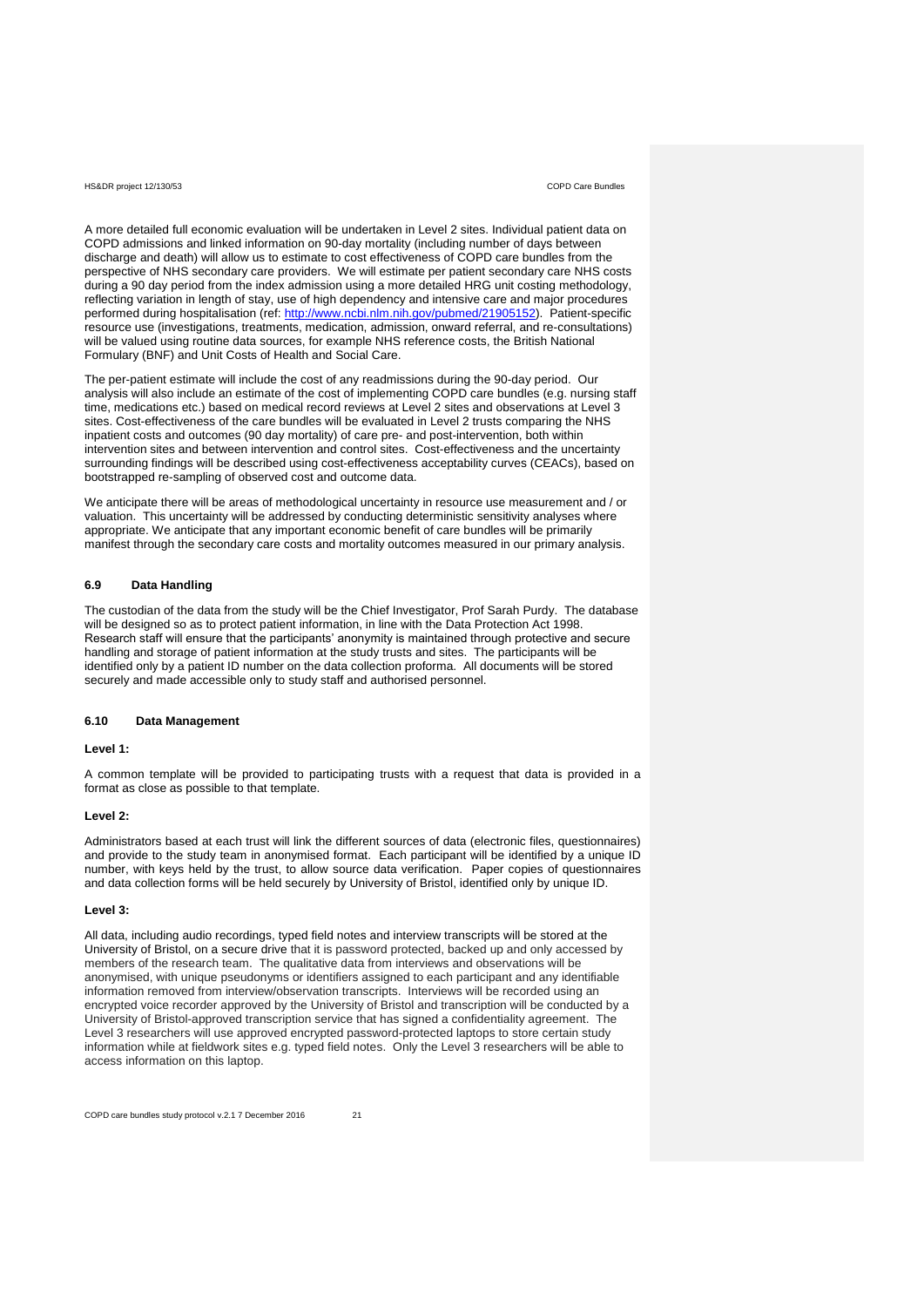# **7 DISSEMINATION AND PUBLICATION**

A COPD care-bundles publication policy will be developed in line with University of Bristol guidance within the first 12 months of the study, and study publications will be subjected to an independent quality assurance procedure according to this guidance.

As a multi-disciplinary team of co-applicants and collaborators, we have an excellent track record of publishing high-quality research in peer-reviewed journals, in disseminating research findings to the wider NHS for implementation and for use by the academic community in further research studies. Given the importance of the chosen subject area and national reach of the study, we propose a proactive dissemination and knowledge mobilisation strategy, as follows:

- research reports and associated summaries for funders, stakeholders, service user groups, policy makers, NHS audiences and research bodies such as the King's Fund, Nuffield Trust and NHS Improving Quality
- analytical papers in peer-reviewed journals across a range of disciplines which would appeal to clinical, organisational, sociological, general health and social policy audiences
- publications for wider readership including practitioner journals and general press and broadcast media
- oral and poster presentations at respiratory, general medical, elderly care, primary care, public health, acute / emergency medicine, nursing and social care conferences and fora
- presentations to clinicians, managers, patients and carers in local, national and international health economies.

In addition, we plan to disseminate the study findings via:

- clinical commissioning groups and provider trusts including community and social care providers
- NHS newsletters e.g. NHS networks [http://www.networks.nhs.ukces.co.uk](http://www.networks.nhs.ukces.co.uk/)
- a summary of the overall study results will be made available to those participants who have confirmed that they wish to receive them, including clinical staff recruited to the study.
- websites including the British Thoracic Society [http://www.brit-thoracic.org.uk](http://www.brit-thoracic.org.uk/), NHS Bristol CCG and Avon Primary Care Research Collaborative [http://www.apcrc.nhs.uk](http://www.apcrc.nhs.uk/) and the University of Bristol <http://www.bris.ac.uk/primaryhealthcare>

We will also explore and develop the use of podcasts and other media to disseminate findings to service users including collaboration with the British Lung Foundation<http://www.blf.org.uk/Home>

This research will provide 'hard' quantitative feedback on the impact of admission and discharge care bundles for patients admitted to hospital with COPD, in terms of their effect on readmission rates, mortality, length of stay, process and costs of care, in comparison with usual care received by patients admitted to hospital for the same condition. Additionally, by observing the process through which these care bundles are delivered, at admission and discharge points, the research will provide 'softer' feedback on the benefits and challenges associated with the implementation of co-ordinated care packages, for both patients and staff.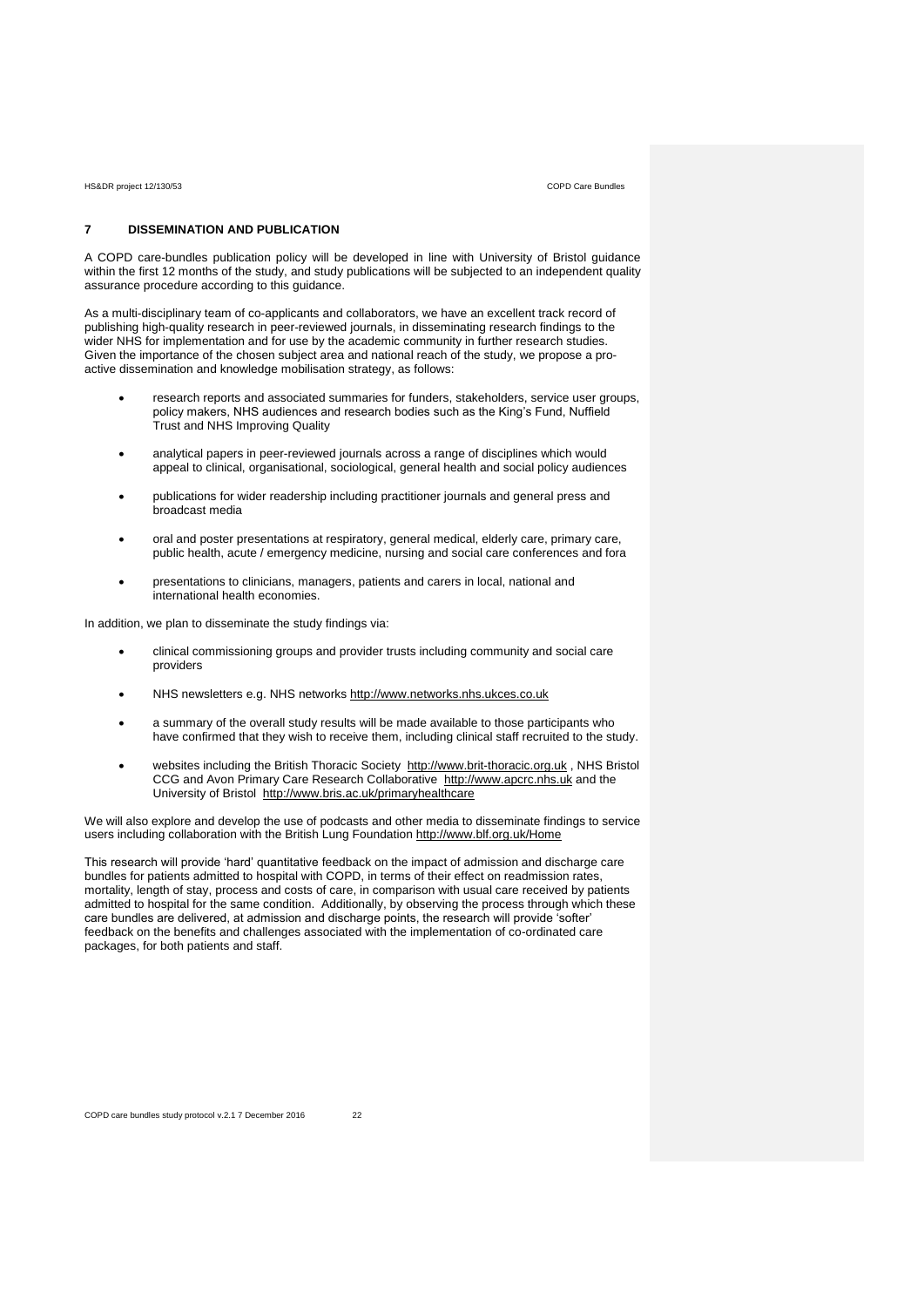# **8 AUDITING AND INSPECTION**

## **8.1. Good Clinical Practice**

Good Clinical Practice (GCP) is an international ethical and scientific quality standard for designing, conducting, recording and reporting studies that involve the participation of human subjects. Compliance with this standard provides public assurance that the rights, safety, and well-being of study subjects are protected, consistent with the principles that originated in the Declaration of Helsinki and that the clinical study data are credible. This research study will be run in accordance with GCP.

### **8.2. Quality Assurance**

## 8.2.1 Accuracy of data collection proforma

The study data collection proforma will be the primary data collection instrument for the medical record audit in Level 2 of the study. All data requested on the proforma will be recorded and a sample will be checked. Data collected on each subject will be recorded by the Chief Investigator (CI), or his/her designee (as noted on the Site Responsibilities Sheet). The CI will be responsible for the timing, completeness, legibility and accuracy of the proforma and he/she will retain a copy of each completed form. All data submitted on the data collection proforma must be verifiable in the source documentation or the discrepancies explained.

# 8.2.2 Data collection proforma checking

A random sample of 5% of data collected will be checked by a second member of the trust audit or clinical team against the medical records and relevant source data for quality purposes. This percentage will be increased if a significant error rate (more than 10% of those checked) is found.

## 8.2.3 Audit

Key standards for the study will be identified and the study team will prepare a plan for key data audits in line with these standards. Audits will be conducted at regular intervals according to the audit plan. Where necessary corrective actions will be recorded and a re-audit is undertaken.

# 8.2.4 Study Monitoring

Study monitoring will be undertaken on behalf of the Sponsor by UH Bristol using their monitoring standard operating procedure.

# **8.3. Ethics and Regulatory Approvals and Reporting**

The study will be conducted in compliance with the principles of the Declaration of Helsinki (1996), the principles of GCP and in accordance with all applicable regulatory requirements including but not limited to the Research Governance Framework.

This protocol and related documents will be submitted for review to the NHS Research Ethics Committees (REC) within the NHS. Any subsequent protocol amendments will be submitted to the REC, on the agreement of the Sponsor.

Annual progress reports will be submitted to the NHS REC. The first report will be submitted 12 months after the date on which the favourable opinion was given, and thereafter until the end of the trial. Progress reports will also be submitted to the funder in line with NIHR reporting requirements. Copies of these reports will be sent to the Sponsor prior to submission. Copies of all relevant reports will be made available to the Study Steering Committee (SSC) as appropriate.

An end of study declaration will be submitted to the NHS REC within 90 days of the end of the study. A final report at conclusion of the study will be submitted to the NIHR, the Sponsor, and the NHS REC within one year of the end of the study.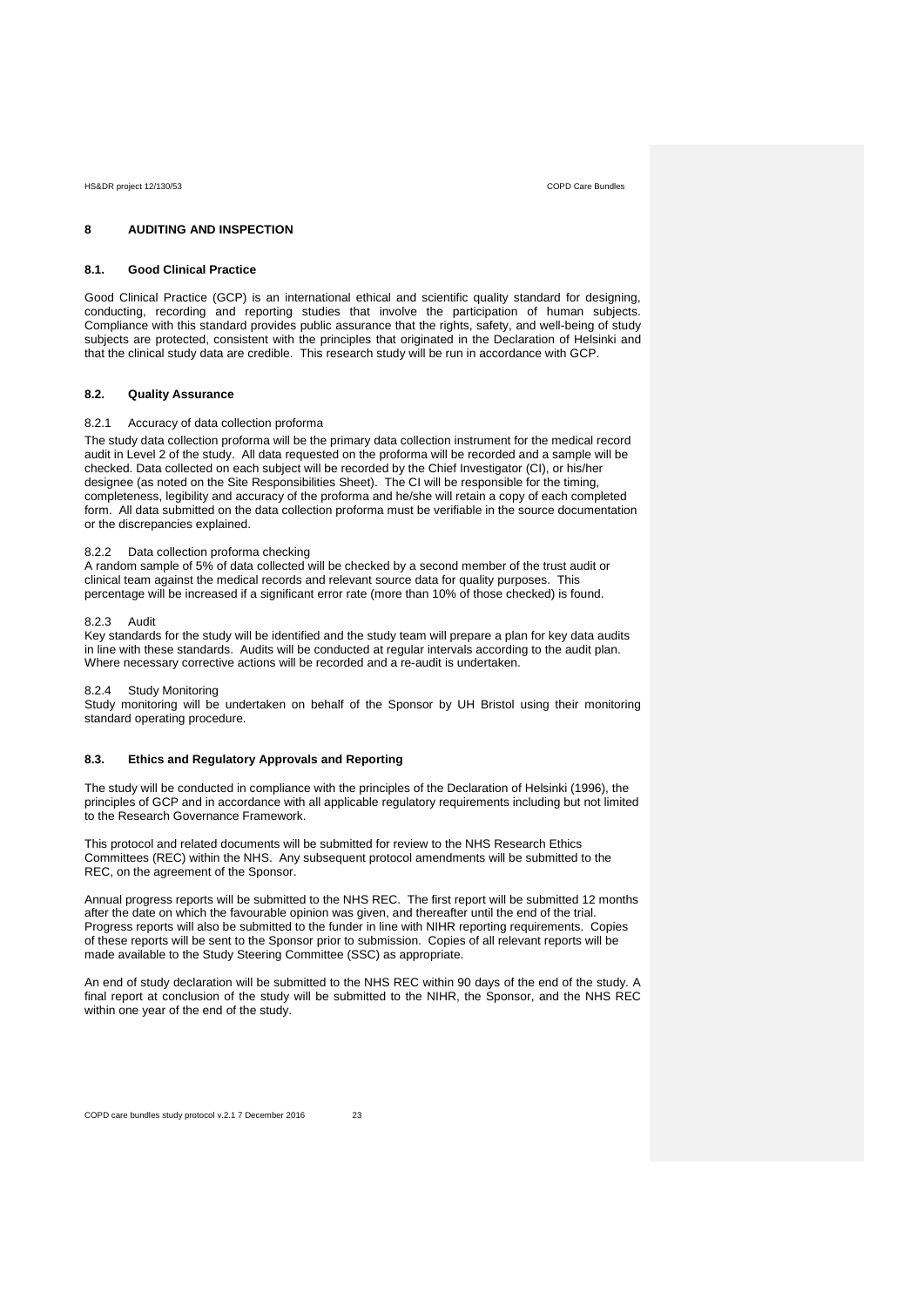# **8.4 Insurance / Indemnity**

The University of Bristol holds Professional Negligence insurance to cover the legal liability of the University, for harm to participants arising from the design of the research, where the research protocol was designed by the University.

The University of Bristol has arranged Public Liability insurance to cover the legal liability of the University as Research Sponsor in the eventuality of harm to a research participant arising from overall management of the research by the University of Bristol.

The other University engaged in this project (UWE) have their own Public Liability insurance in place for their individual responsibilities. The University of Bristol's insurance policies do not provide an indemnity to any of our collaborators. As Research Sponsor, the University of Bristol will ensure as far as reasonably practicable at the outset of the study that the other collaborators involved hold appropriate legal liability insurance.

These insurance policies do not indemnify any clinical negligence.

# **8.5 Safety Assessment and Adverse Events**

The study will monitor the occurrence of any serious adverse event which arises at Level 3 sites whilst the participant is taking part in the study. In Level 3 case study sites it is possible that an adverse event may be observed by or reported to the qualitative or health economics researcher. There will be no contact with clinicians and no patient identifiable information reported at Level 1 or 2 sites therefore there will be no reporting of adverse events to the study team in Level 1 or 2 Trusts.

8.5.1 Definitions

An adverse event is any unexpected effect of an untoward clinical event affecting the participant. This is classed according to severity i.e.

a) non-serious adverse event (AE) – which includes discomfort or a slight worsening of symptoms

b) serious adverse events (SAE) – which may be particular harmful, dangerous or require hospitalisations.

An SAE is defined as one of the following:

- 1. results in death;
- 2. is life threatening;
- 3. requires hospitalisation or prolongation of existing hospitalisation;
- 4. results in persistent or significant disability or incapacity;
- 5. consists of a congenital anomaly or birth defect;
- 6. is otherwise considered medically significant by the investigator.

Given that patients with COPD may be heavy users of secondary care services and hospital admissions are expected they will not be considered as SAEs unless it appears that they may have been related to the research process.

8.5.2 Detecting and recording AEs and SAEs

Adverse events may be reported by several methods:

1. directly by the participant (i.e. in person, by email, phone call or voice mail message to the researcher or study team)

2. indirectly from family members, carers, guardians or representatives

3. from the clinician or trust staff

Participants and trust staff will be asked to notify any adverse event which they believe may have occurred as a result of the study research process. On notification of such an adverse event which may be related to the research process, a researcher should complete an adverse event reporting form within 5 working days, paying specific attention to information regarding the timescale of events i.e. when the event started, were there any specific changes to medication or behaviour preceding the event. Further information should be requested from the participant or clinician or trust staff as necessary. A completed form should be securely sent to the Study Manager who will pass it onto the study clinician to review.

COPD care bundles study protocol v.2.1 7 December 2016 24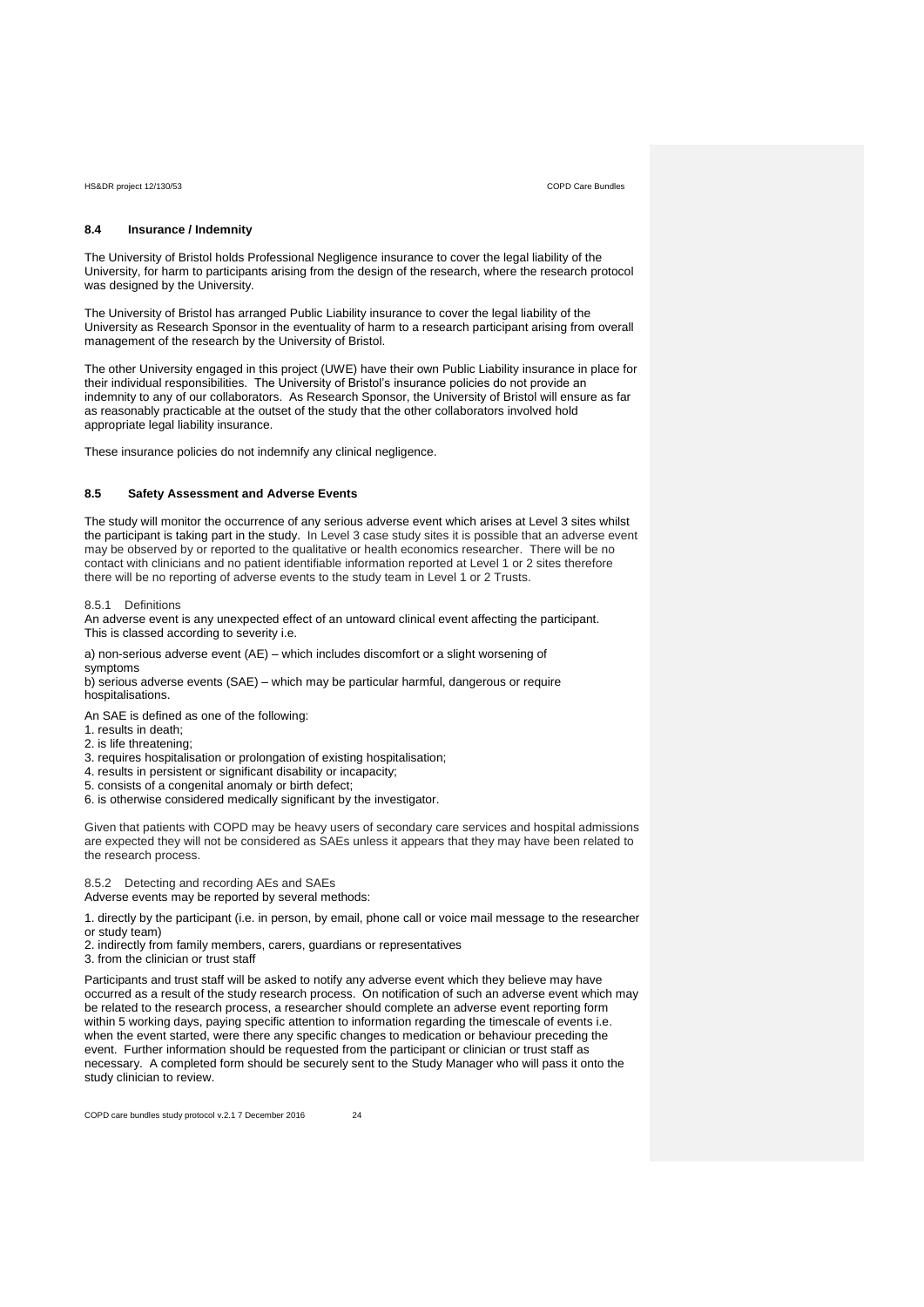8.5.3 Assessment of relatedness and expectedness The study clinician will make the following decisions:

1. whether the adverse event is an AE or SAE

- 2. how related is the event to the study intervention, according the following definitions:
	- unrelated where an event is not considered to be related to the study intervention
	- possibly although a relationship to the study intervention cannot be completely ruled out, the nature of the event, the underlying disease, concomitant medication or temporal
	- relationship make other explanations possible
	- probably the temporal relationship and absence of a more likely explanation suggest the event could be related to the study intervention
	- definitely known effects of the study intervention, or based on challenge testing, suggest that study intervention is the most likely cause.

3. expectedness of the event. Is the event an anticipated medical event even if the research had not been taking place?

4. is further action required?

# 8.5.4 Reporting requirements for SAEs

All reporting of SAEs of a related and unexpected nature will follow regulatory reporting requirements as set out in article 17 of the EU directive 2001. These will be reported to the sponsor immediately and will be reported to the REC within 7 days of the Study Manager becoming aware of the event. Any relevant further information will be subsequently communicated within 8 days. In addition all investigators will be notified.

8.5.5 Observation of sub-optimal clinical practice

Any concerns about clinical practice observed during the COPD care bundles study will be processed according to Appendix 1 Protocol for Observation of Sub-Optimal Clinical Practice, recorded in the study records and reported to the Sponsor in accordance with University of Bristol policy and procedures.

# **8.6. Financial Aspects**

This study is funded by the National Institute for Health Research, Health Services and Delivery Research Programme.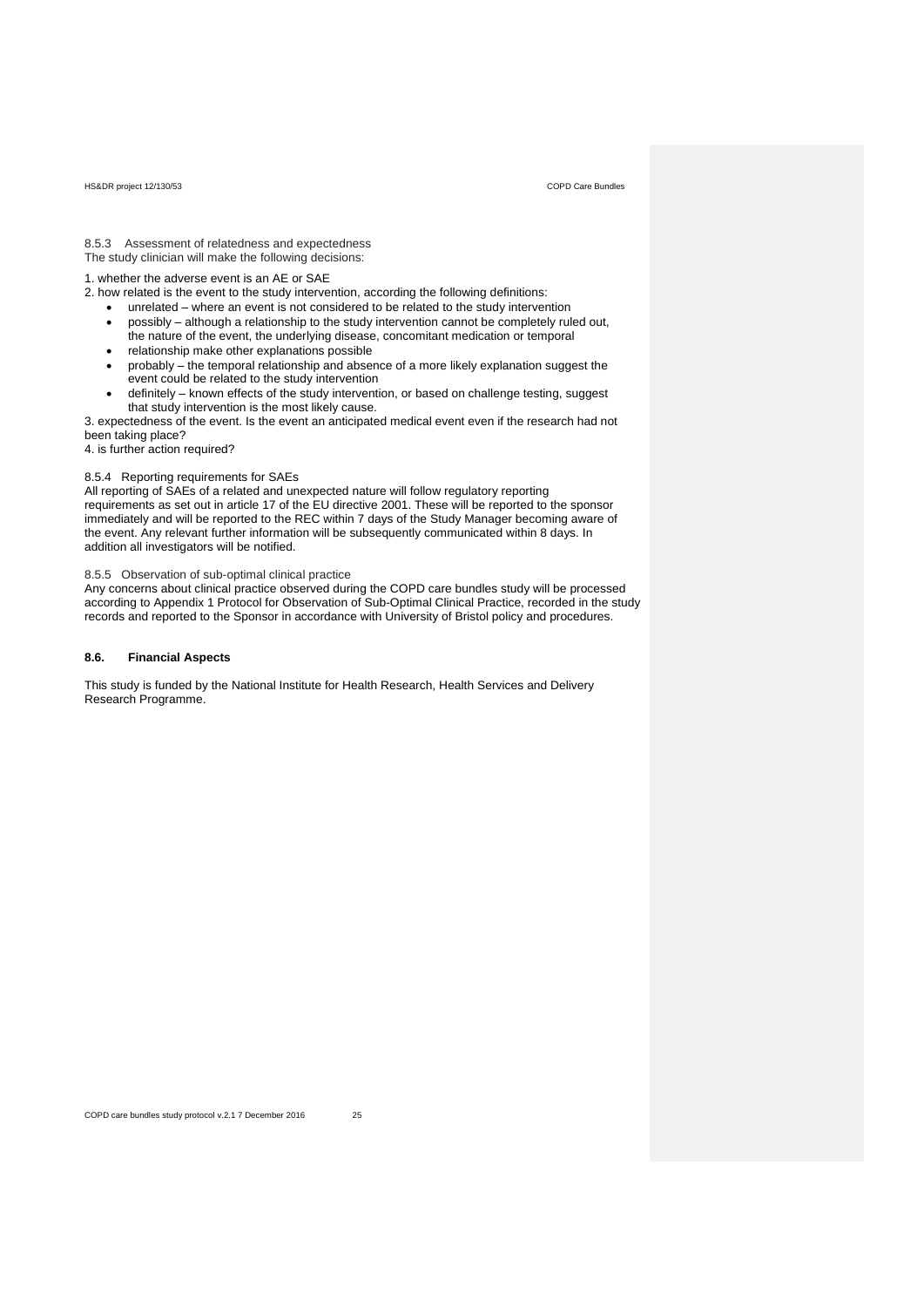# **9 PLAN OF INVESTIGATION AND TIMETABLE**

The study will be undertaken according to the following plan and timetable:

Study start date: 1 May 2014 Study finish date: 31 August 2017 Duration of study: 40 months

The draft key project milestones will be as follows:

| DATE              | <b>EVENT</b>                                                                                                                                                                      |  |
|-------------------|-----------------------------------------------------------------------------------------------------------------------------------------------------------------------------------|--|
| 1 May 2014        | Begin application for ethics and research governance approvals and liaise<br>with potential implementation sites.                                                                 |  |
| 1 June 2014       | Begin refinement of study protocol, preparation of research instruments /<br>SOPs and specification of data requirements.                                                         |  |
| 1 July 2014       | Submission of ethics application / R&D approval, advertisement of<br>research team posts.                                                                                         |  |
| 1 August 2014     | Drafting of PPI strategy / action plan                                                                                                                                            |  |
| 1 September 2014  | Begin application process for site-specific R&D approvals, piloting of<br>quantitative data collection tools and process evaluation                                               |  |
| 1 October 2014    | Submission of ethics application                                                                                                                                                  |  |
| 26 February 2015  | <b>Study Steering Committee meeting</b>                                                                                                                                           |  |
| 1 May 2015        | Site visits begin                                                                                                                                                                 |  |
| 1 September 2015  | Deadline for implementation sites to have started COPD care bundles<br>intervention, selection of Level 1 and 2 sites, pairing process for<br>implementation and comparator sites |  |
| 1 October 2015    | Selection of Level 3 sites                                                                                                                                                        |  |
| 14 November 2015  | <b>Study Steering Committee meeting</b>                                                                                                                                           |  |
| 1 March 2016      | Qualitative data collection begins, health economics data collection<br>commences.                                                                                                |  |
| 19 April 2016     | <b>Study Steering Committee meeting</b>                                                                                                                                           |  |
| 1 September 2016  | R&D approvals are finalised                                                                                                                                                       |  |
| 1 October 2016    | Piloting of data analysis plan                                                                                                                                                    |  |
| 20 October 2016   | <b>Study Steering Committee meeting</b>                                                                                                                                           |  |
| 1 November 2016   | Qualitative data cleaning and coding begins                                                                                                                                       |  |
| 31 December 2016  | Deadline for receipt of Level 1 and 2 quantitative data                                                                                                                           |  |
| 1 January 2017    | Quantitative data merging and cleaning begins, qualitative data analysis<br>begins                                                                                                |  |
| 1 February 2017   | Quantitative data analysis begins                                                                                                                                                 |  |
| 28 February       | Deadline for completion of Level 3 qualitative data collection and receipt<br>of late / problematic Level 1 and 2 quantitative data                                               |  |
| March 2017        | Study Steering Committee meeting and PPI feedback meeting                                                                                                                         |  |
| 1 April 2017      | Drafting of final report and other outputs begins                                                                                                                                 |  |
| 31 August 2017    | Study ends                                                                                                                                                                        |  |
| 12 September 2017 | Final report available                                                                                                                                                            |  |

COPD care bundles study protocol v.2.1 7 December 2016 26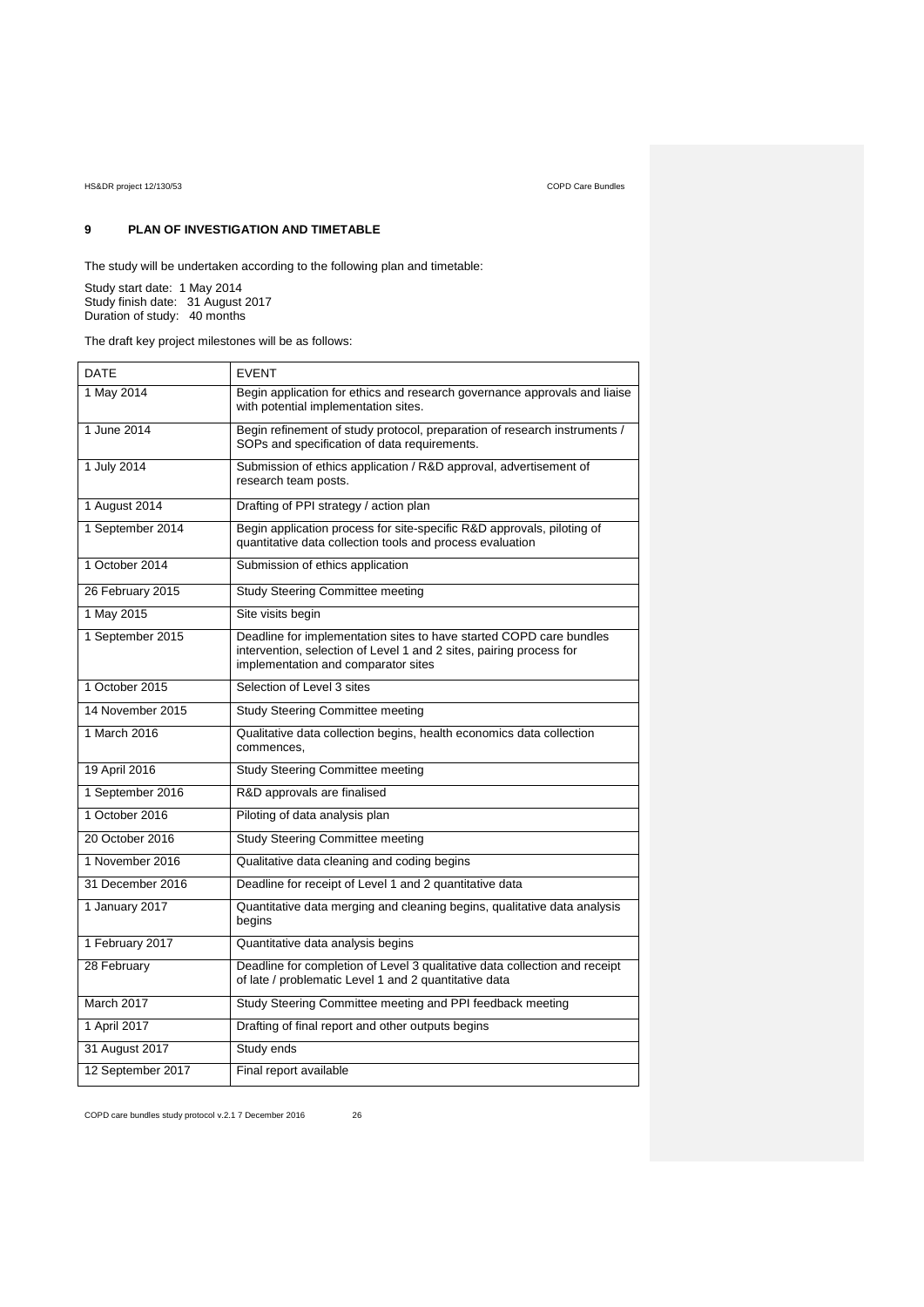# **10 STUDY MANAGEMENT**

The key personnel in terms of study management are:

Study sponsor: Dr Birgit Whitman, Research & Enterprise Development, University of Bristol Chief Investigator: Prof Sarah Purdy, Centre for Academic Primary Care, University of Bristol Study Manager: Dr Melanie Chalder, Centre for Academic Primary Care, University of Bristol Study Co-ordinator: Dr Katherine Morton, Centre for Academic Primary Care, University of Bristol Study Statistician: Dr Chris Metcalfe, School of Social and Community Medicine, University of Bristol

# **10.1 Co-applicants:**

Dr Melanie Chalder Research Fellow Centre for Academic Primary Care (CAPC) University of Bristol

Dr Alison Heawood Senior Research Fellow Centre for Academic Primary Care (CAPC) University of Bristol

Dr Chris Metcalfe Reader in Medical Statistics and Co-Director of Bristol Randomised Trials Collaboration (BRTC) School of Social and Community Medicine (SSCM) University of Bristol

Prof William Hollingworth Professor of Health Economics School of Social and Community Medicine (SSCM) University of Bristol

Prof Jonathan Benger Professor of Emergency Medicine and Consultant in Emergency Medicine University of the West of England

Dr James Calvert Consultant and Deputy Medical Director of Respiratory Medicine North Bristol NHS Trust

Ms Sue Jenkins Independent Public and Patient Involvement (PPI) expert Sue Jenkins Consultancy

# **10.2 Collaborating organisations:**

The British Thoracic Society The University of Bristol The University of the West of England University Hospitals Bristol NHS Trust North Bristol NHS Trust NHS Bristol Clinical Commissioning Group

The majority of the co-applicants and collaborators (SP, WH, CM, AH, and MC) are based in the School of Social & Community Medicine at the University of Bristol whilst the others are predominantly located either at the University of West of England (JB, DE) or within local NHS organisations (JC, JU, RB, JA, NJ). All researchers appointed will be Bristol-based and their primary role will be to collect, manage and analyse data from the various study sites.

COPD care bundles study protocol v.2.1 7 December 2016 27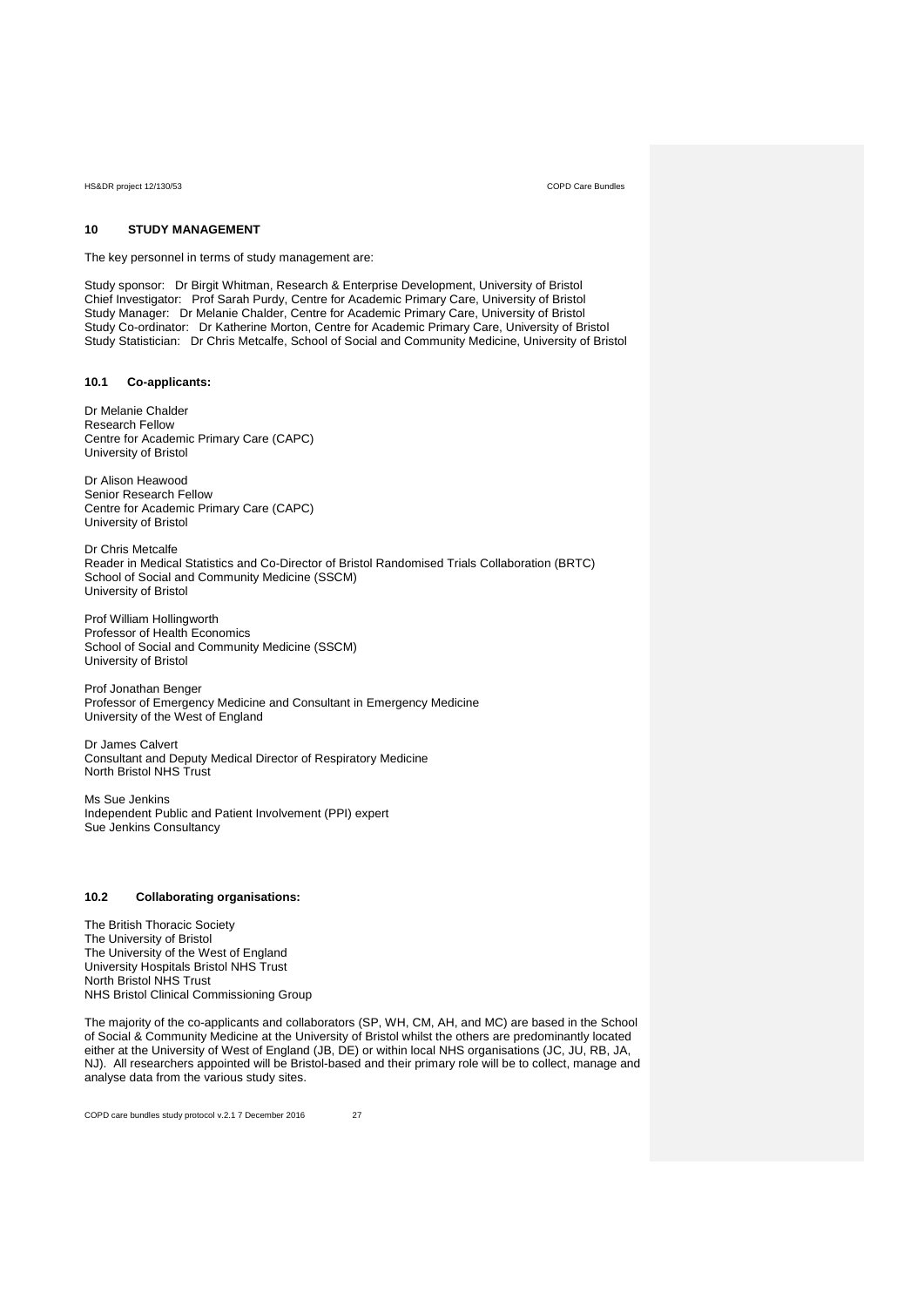As Chief Investigator and lead applicant, SP will have overall responsibility for the study whilst MC, as a Co-applicant, will oversee the high-level project management with KM co-ordinating the day-to-day conduct of the work. SP, WH, CM and AH – all Co-applicants - will supervise the research staff. Together with the rest of the Study Management Group, they will develop a detailed study protocol and a suite of research instruments and standard operating procedures for data collection. As Coapplicants, WH, CM, and AH will be responsible for ensuring that their particular specialist areas of work (health economics, statistical analysis and qualitative methods) are fully and appropriately addressed. They will also supervise the data analysis for their particular specialism and also the preparation of the relevant section of the final report. Similarly, as Co-applicants with clinical or NHS management expertise, JC, JB, JU, RB, JA and NJ will ensure that the research takes account of prevailing clinical and NHS priorities. As experts in PPI, SJ and DE will ensure that patients, carers and other interested members of the public are encouraged and facilitated to make a contribution to the research at all stages.

### **10.3 Study Committees:**

# Study Management Group

A Study Management Group (SMG) comprising SP, MC, WH, CM, AH and the researchers will meet monthly to discuss progress on the various components of the research and ensure it follows the agreed protocol and timetable. The remainder of the co-applicants (JB, JC, RB, JA, NJ, SJ) will be encouraged to attend these meetings at regular intervals. Bristol Randomised Trial Collaboration (BRTC) will provide ongoing support to the research team to ensure a high quality design and implementation. Meetings will be convened face-to-face with teleconference facilities for members who are unable to attend in person. Minutes of the meetings will be taken and routinely circulated amongst the SMG membership as well as being made available to the Study Steering Committee as requested.

### Study Steering Committee

A Study Steering Committee (SSC) has been appointed to oversee the research on behalf of the funder and to provide independent advice to the Study Management Group in relation to progress made, adherence to protocol, patient safety and consideration of new information. The membership will include an independent chairperson, three independent members (health economics, statistics, qualitative methods, primary care clinician, secondary care clinician) as well as PPI representation. The Chief Investigator, Study Manager and Study Statistician will be available to attend as appropriate. Observers from the NIHR HS&DR and sponsor institution (UoB) will be invited to each meeting. Minutes of the meetings will be taken and routinely circulated amongst the Study Management Group membership as well as being made available to the NIHR HS&DR.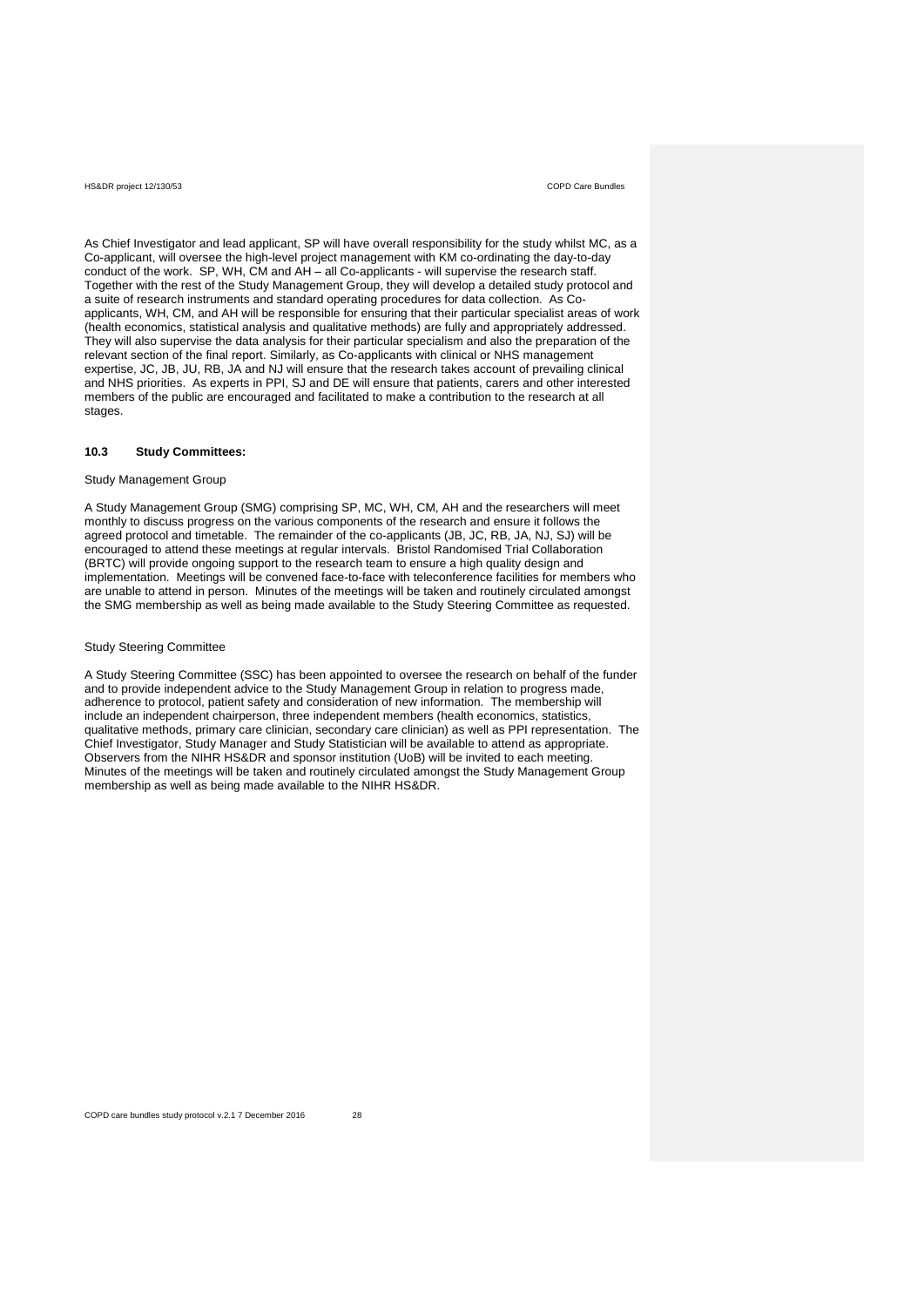# **11 PATIENT AND PUBLIC INVOLVEMENT**

# **11.1 PPI and study protocol development**

Our choice of research topic was informed initially by discussions between one of our clinical coapplicants and local service users, in relation to managing their COPD. These patients and their carers, who were part of a number of established networks and organisations such as the British Lung Foundation, Asthma UK and the South West Patient & Carer Forum, voiced their concerns that research which aimed to reduce time spent in hospital for COPD or improve how COPD care was delivered, both in hospital and in the community, was of key importance.

In addition to input at the topic identification / prioritisation stage, we have also sought feedback from members of the public on our research ideas and implementation plans, as part of the development of our funding application and study protocol. We were particularly keen to understand if they felt that our proposed research aim and approach might lead to improvements in service delivery or health outcomes that were pertinent to them, as service users or potential service users. We also asked them to consider whether the way in which we were intending to approach PPI seemed relevant and feasible.

# **11.2 Approach to PPI**

We believe that, to show a demonstrable and sustained impact, any PPI efforts should be underpinned by two principles – consultation and collaboration. Previous consultation with local service users about what makes PPI effective suggests that we must also consider five themes - access, communication, consistency, empowerment to self-manage and peer support. In order to facilitate this, we have planned robust yet flexible mechanisms for including PPI at all stages of our work programme, from initial design to eventual dissemination – to be encapsulated in a PPI strategy / action plan. The PPI strategy / action plan will specify the various stages of the research process (e.g. study design, data collection, data analysis, interpretation, dissemination) and the types of task (e.g. reviewing study documentation and research instruments, attending meetings / workshops, interpreting findings, reporting findings, presenting results) in which we would expect to involve patients, carers and members of the public over the duration of the study, drawing on the guidance drafted by the NIHR advisory group INVOLVE - [http://www.invo.org.uk.](http://www.invo.org.uk/) 

The success of our multi-level, thematic approach to PPI will hinge upon on recruiting a panel of at least three PPI representatives to work as an 'expert panel' alongside the research team throughout the course of the study, to develop key measures / outputs which are meaningful to them as well as identifying ways of interacting with patients and carers which will be effective yet realistic. We will also co-opt one patient or carer to a specially convened PPI development group to assist with the drafting and implementation of a PPI strategy / action plan for the study. Additionally, we will invite a representative from the PPI 'expert panel' to sit alongside other independent members from academia, NHS management and clinical practice on the Study Steering Committee (SSC).

We are currently in the early stages of setting up both the PPI 'expert panel' and development group, using contacts from a range of local relevant organisations and fora in primary, secondary and community care e.g. the South West patient forum, HOT clinics, pulmonary rehabilitation classes, Smoking Cessation and Breathe Easy groups. It is envisaged that we will elicit sufficient interest to be in a position to co-opt individuals to either the PPI 'expert panel' or development group on a short or long-term basis (in line with their own preferences) and to ask members to participate in a way which is appropriate to their experience and expectations.

Whatever their background or level of commitment to the study, all PPI contributors will be encouraged to work with the research team to ensure that their roles and contributions are meaningful, clearly defined and sufficiently sufficient well supported / resourced. A programme of training and support will be offered to all members of the study team, including all PPI representatives, ensuring that learning and development is developed and undertaken in a way which is appropriate, accessible and reflective of best practice. This could include a variety of approaches (training courses, seminars and networking events) dependent upon what researchers and members of the public found most useful. It is hoped that by investing resources into PPI training, we will succeed in embedding patient and carer ideas / concerns into the core research design, implementation and dissemination.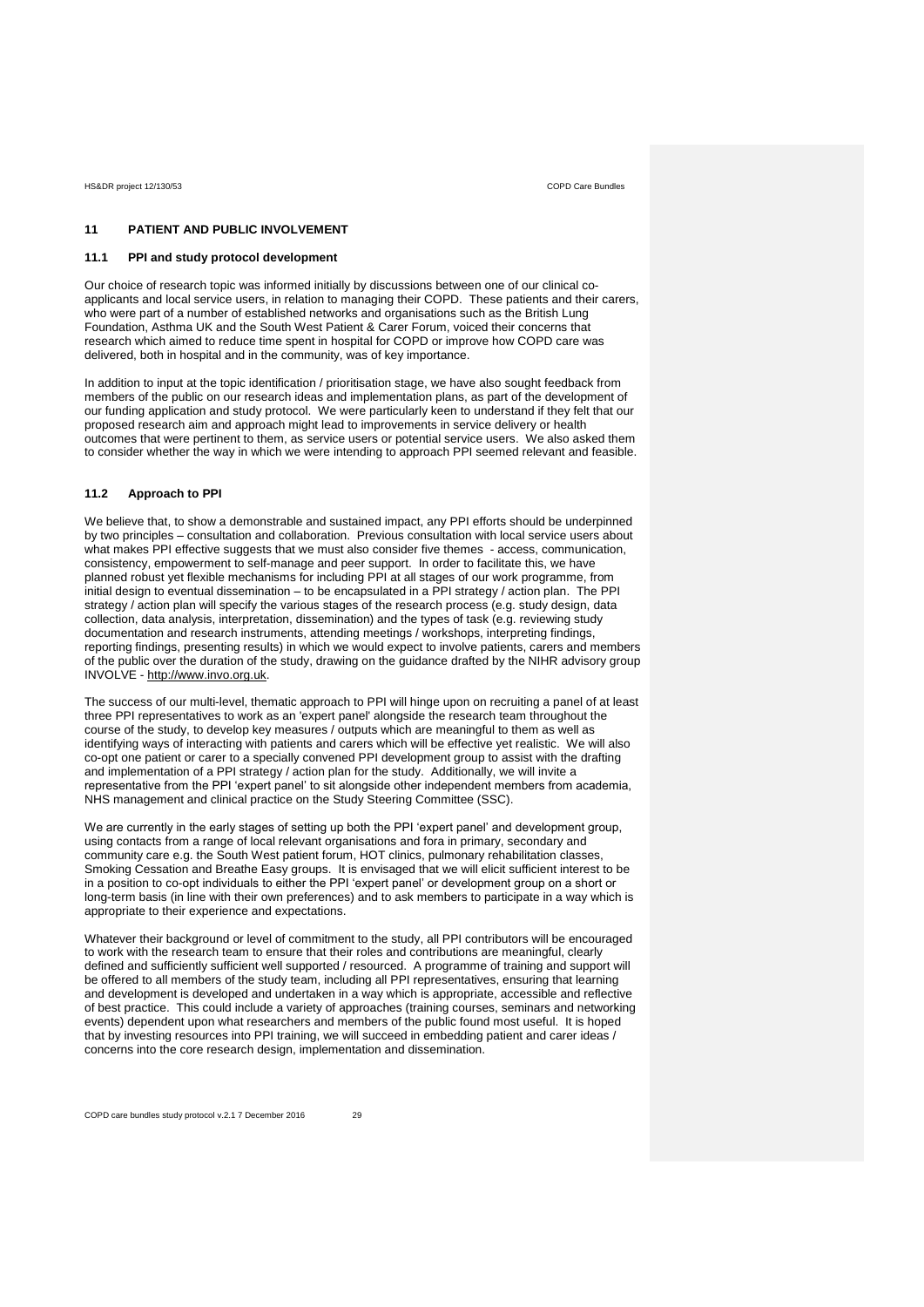# **12 STUDY EXPERTISE**

The research draws upon the expertise of a wide range of experienced research, evaluation, management and healthcare professionals, including the following:

# **12.1 Chief Investigator**

Professor Sarah Purdy -– Professor of Primary Care and Associate Dean of Health Sciences at the University of Bristol, an honorary consultant at NHS Bristol, and a general practitioner (GP). She leads a multi-disciplinary research group on unplanned admissions and is the Lead Director for ITHAcA, an NHS / academic partnership aimed at reducing avoidable admissions. Sarah has a number of ongoing and completed grants in the topic area from NIHR and other funders.

# **12.2 Co-applicants**

Dr James Calvert - Consultant Respiratory Physician and Deputy Medical Director at North Bristol NHS Trust. He is also a Senior Clinical Lecturer at the University of Bristol. He is the clinical lead for the British Thoracic Society Care Bundles study as well as being Respiratory Lead at the South West Strategic Health Authority (SHA).

Prof Jonathan Benger - Professor of Emergency Medicine at the University of West of England and a Consultant in Emergency Medicine at University Hospitals Bristol NHS Trust. He is the National Clinical Director for Urgent Care and chairs the Clinical Effectiveness Committee of the College of Emergency Medicine. His main research interests are service delivery and organisation including workforce development, resuscitation, critical illness and emergency airway management, as well as pre-hospital care and ambulance design.

Dr Chris Metcalfe - Reader in Medial Statistics at the University of Bristol, Co-Director of the Bristol Randomised Trials Collaboration, an NCRI-accredited and UKCRC-registered clinical trials unit . His main areas of research expertise are the design, conduct and analysis of randomised trials and other pragmatic studies of complex interventions implemented in clinical practice.

Prof William Hollingworth - Professor of Health Economics at the University of Bristol. His applied research is focussed on measuring cost-effectiveness of healthcare interventions in randomised controlled trials and observational studies. He has expertise in the use of routine hospital data including Hospital Episode Statistics.

Dr Ali Heawood - Senior Research Fellow at the University of Bristol. She is a social scientist specialising in qualitative health services research, often in the context of mixed methods studies. She is an affiliated member of the MRC ConDuCT-II Trials Methodology Hub based at the University of Bristol.

Dr Melanie Chalder - Research Fellow at the University of Bristol. Her expertise lies in the design, management and delivery of large-scale research studies - most recently the NIHR HTA-funded TREAD randomised controlled trial. She is currently the lead applicant on an NHS-funded feasibility study modelling volume and severity of COPD presentations to unscheduled care.

Ms Sue Jenkins - independent consultant working across the private, public and charity sectors. She has an MBA from INSEAD, specialising in Strategy and Organisation Behaviour and is familiar with current management literature. Her recent experience includes working with Amnesty International, where she was Interim Head of Organisation Development and Save the Children UK. She is a former Non-Executive Director of NHS Richmond (with a focus on Patient and Public Involvement) and has been involved in the care of a family member with COPD.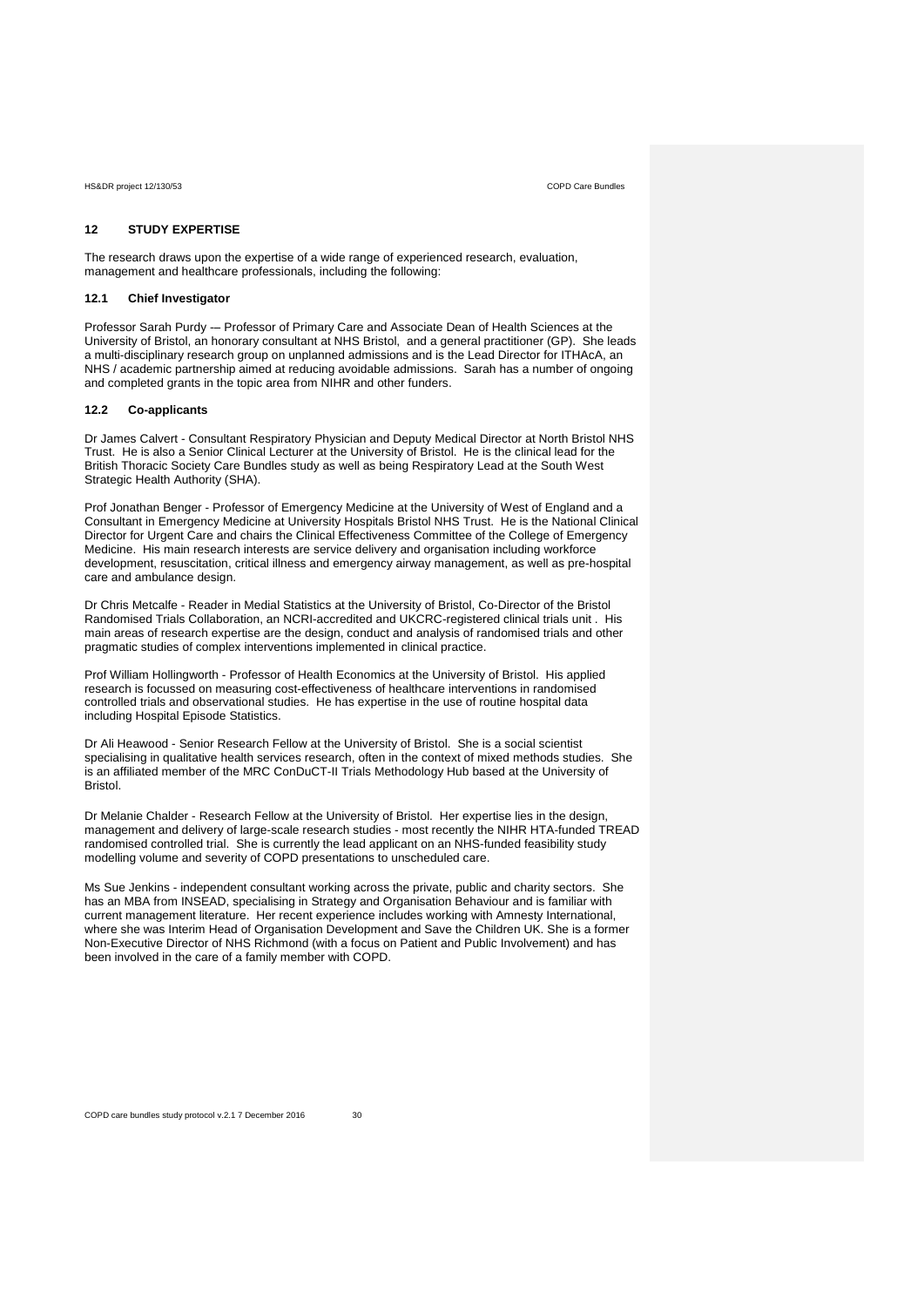## **12.3 Collaborators**

BTS / NHSI care bundle study team

Prof David Evans - Professor in Health Services Research (Public Involvement) at the University of the West of England

Mrs Jo Underwood, Associate Director of Commissioning at NHS Bristol, NHS Bristol CCG (or designated deputy)

Dr Nabil Jarad, Consultant Respiratory Physician at University Hospitals Bristol NHS Trust

Ms Rosalyn Badman, Respiratory Nurse Specialist at North Bristol NHS Trust

Ms Jane Ashford, Respiratory Nurse Specialist at University Hospitals Bristol NHS Trust

# **12.4 Advisors**

In addition to the co-applicants and collaborators, our work will incorporate expertise from the wider research context. The following experts have agreed to be advisors to the study:

Prof Sue Dopson - Rhodes Trust Professor of Organisational Behaviour at the Saïd Business School, University of Oxford**.** Her research centres on transformational change in the public and healthcare sectors. She has written and edited many major works on this topic and her research has informed and influenced government bodies such as the Department of Health and the National Institute for Health and Clinical Excellence (NICE) in relation to the dissemination of clinical evidence into practice, medical leadership and the role of the support worker in the NHS.

Prof Robbie Foy - Professor of Primary Care at the Leeds Institute of Health Sciences, general practitioner and public health specialist. His academic area of expertise is implementation research and he is a currently member of the NICE Implementation Strategy Group and Deputy Editor-in-Chief of the Implementation Science journal.

Mrs Helen England - Director of Service Delivery for BrisDoc, an organisation providing a variety of NHS services at the primary / secondary care interface within Bristol. Mrs England has an MBA and is a former SDO Management Fellow with considerable experience of organisational change in the NHS as both a Director of Commissioning and Head of Modernisation and Public Involvement.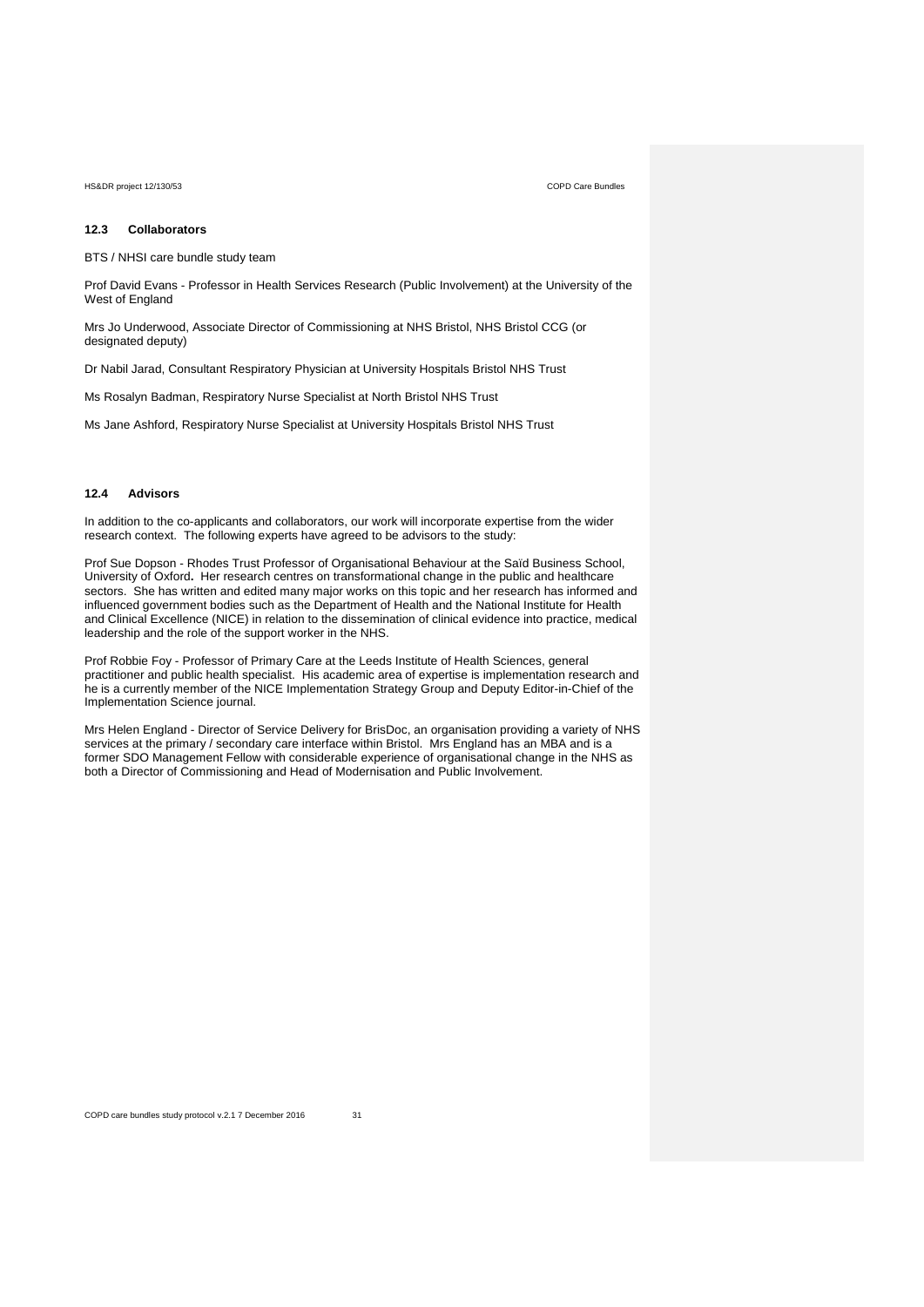# **13 REFERENCES**

Barnett K, Mercer SW, Norbury M, Watt G, Wyke S, Guthrie B. Epidemiology of multimorbidity and implications for health care, research, and medical education: a cross-sectional study. Lancet 2012; 380: 37-43.

Bischoff E, Akkermans R, Bourbeau J at al. Comprehensive self-management and routine monitoring in chronic obstructive pulmonary disease patients in general practice: randomised controlled trial. BMJ 2012;345:e7642

British Thoracic Society and NHS Improvement, COPD and Community Acquired Pneumonia Care Bundles 2012 http: /www.brit-thoracic.org.uk/Delivery-of-Respiratory-Care/BTS-NHSI-Care-Bundle-Project-Documents.aspx

Casas A., Troosters T., Garcia‐Aymerich J. et al. Integrated care prevents hospitalisations for exacerbations in COPD patients; Eur Respir J 2006; 28: 123–130

Dixon-Woods M, Myles L, Tarrant C, Bion J. Explaining Matching Michigan : an ethnographic study of a patient safety program. Implementation Science 2013;8:70.

Fan V, Gaziano J, Lew R, et al. A Comprehensive Care Management Program to Prevent Chronic Obstructive Pulmonary Disease Hospitalizations - A Randomized, Controlled Trial. Annals of Internal Medicine. 2012;156:673-683.

George PM; Stone RA; Buckingham RJ; Pursey NA; Lowe D; Roberts CM. Changes in NHS organization of care and management of hospital admissions with COPD exacerbations between the national COPD audits of 2003 and 2008. QJM. 2011;104(10):859-66

Gruffydd-Jones K, Langley Johnson C, Dyer C, et al. What are the needs of patients following discharge from hospital after an acute exacerbation of chronic obstructive pulmonary disease (COPD)? Prim Care Respir J 2007;16(6):363-8.

Health and Social Care Information Centre, Hospital Episode statistics, admitted Patient Care – England 2011-12. Health and Social Care Information Centre, 2012

Hopkinson NS, Englebretesen C, Cooley N, et.al. Designing and implementing a COPD discharge care bundle; Thorax 2011: doi:10.1136/thoraxjnl‐2011‐200233.

Mann B. Assessing the impact of implementing a hospital discharge COPD care bundle on the respiratory ward at West Middlesex University Hospital. NICE Shared Learning Awards 2012. http://www.nice.org.uk/usingguidance/sharedlearningimplementingniceguidance

Miles, M. And Huberman A. Qualitative data analysis: an expanded sourcebook. Thousand Oaks, California, Sage, 2004.

National Institute for Health and Clinical Excellence. Chronic Obstructive Pulmonary Disease: Management of chronic obstructive pulmonary disease in adults in primary and secondary care. London: NICE 2010

NHS Improvement. NHS Improvement - Lung: National Improvement Projects. Transforming acute care in chronic obstructive pulmonary disease (COPD): testing the case for change. NHS Improvement, Leicester 2011.

NHS Improvement and Efficiency. Supporting the local implementation of the Year of Care Funding Model for people with long-term conditions. NHS Improvement and Efficiency, London 2012.

NHS Institute for Innovation and Improvement. Quality Improvement: Theory and Practice in Health care. Coventry, National Library for Health, 2008.

NHS Institute for Innovation and Improvement. Directory of Ambulatory Emergency Care for Adults. NHS London: Institute for Innovation and Improvement, Coventry 2010.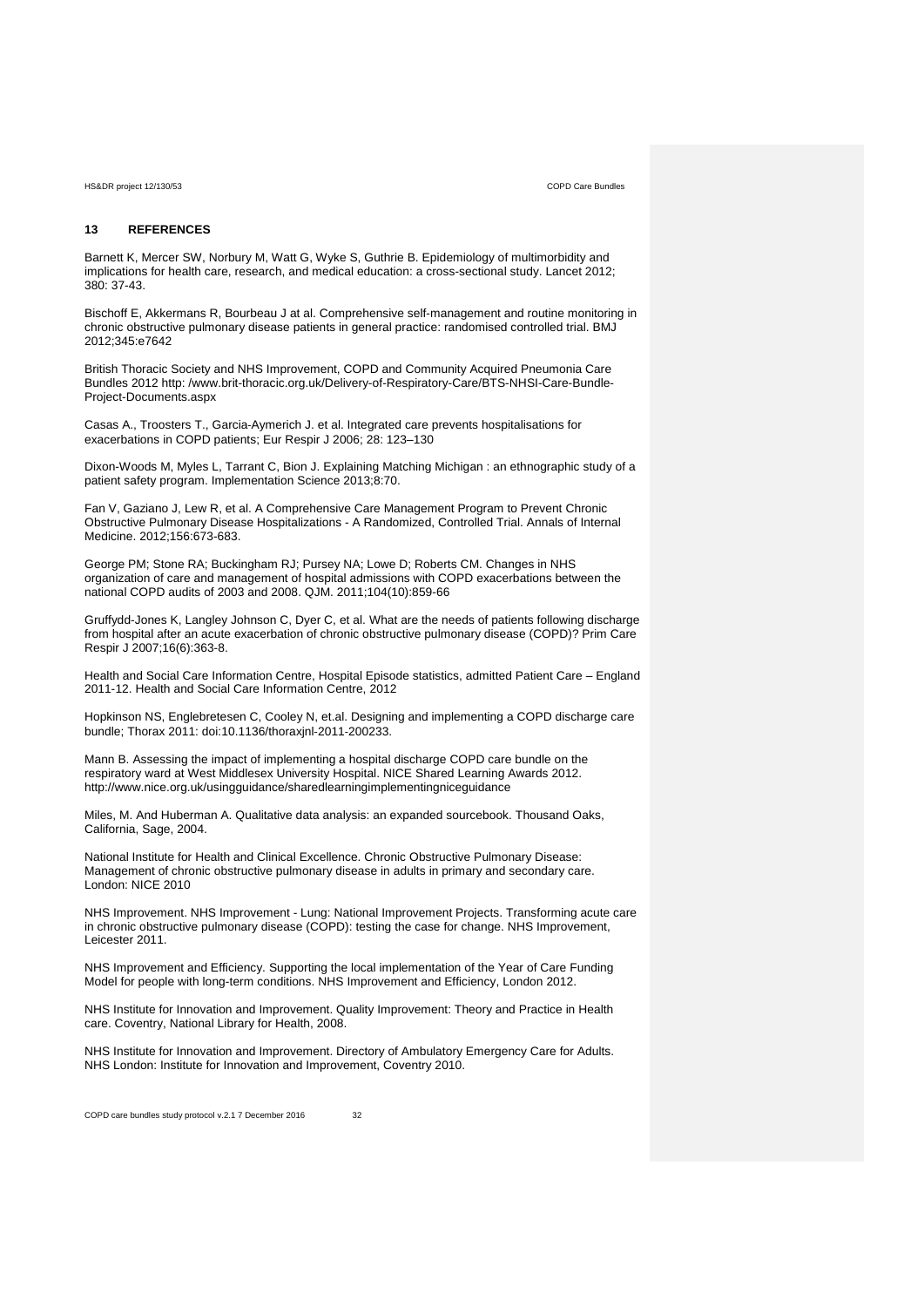O'Driscoll BR, Howard LS, Davison A. BTS guideline for emergency oxygen use in adult patients. Thorax 2008;63:vi1-vi68.

Price LC, Lowe D, Hosker HSR et al. UK National COPD Audit 2003: Impact of Hospital Resources and Organisation of Care on Patient Outcome following Admission for Acute COPD Exacerbation; Thorax 2006; 61: 837‐842.

Puhan MA, Gimeno‐Santos E, Scharplatz M, Troosters T, Walters EH, Steurer J. Pulmonary rehabilitation following exacerbations of chronic obstructive pulmonary disease. Cochrane Database of Systematic Reviews 2011, Issue 10. Art. No.: CD005305. DOI: 10.1002/14651858.CD005305.pub3.

Purdy S. Avoiding hospital admissions: What does the research evidence say? The King's Fund, London 2010. http://www.kingsfund.org.uk/publications/avoiding\_hospital.html

Resar R, Griffin F, Haraden C, Nolan T. Using care bundles to improve health care quality. Institute for Healthcare Improvement. Innovations Series 2012. Institute for Healthcare Improvement, Cambridge, MA.

Rice KL, Dewan N, Bloomfield HE; Disease management program for chronic obstructive pulmonary disease: a randomized controlled trial; Am J Respir Crit Care Med. 2010 Oct 1;182(7):890‐6.

Robb E, Jarman B, Suntharalingam G, et.al. Using care bundles to reduce in‐hospital mortality: quantitative survey: BMJ 2010;340:c1234.

Royal College of Physicians of London, British Thoracic Society and British Lung Foundation. Report of The National Chronic Obstructive Pulmonary Disease Audit 2008: clinical audit of COPD exacerbations admitted to acute NHS units across the UK. RCP, London November 2008.

Rutten FH, Cramer MJ, Grobbee DE, Sachs AP, Kirkels JH, Lammers JW, Hoes AW. Unrecognized heart failure in elderly patients with stable chronic obstructive pulmonary disease. Eur Heart J 2005;26:1887–1894.

Taylor S, Sohanpal R; Bremner S, et al. Self-management support for moderate-to-severe chronic obstructive pulmonary disease: a pilot randomised controlled trial. BJGP 2012; 62:e687-e695.